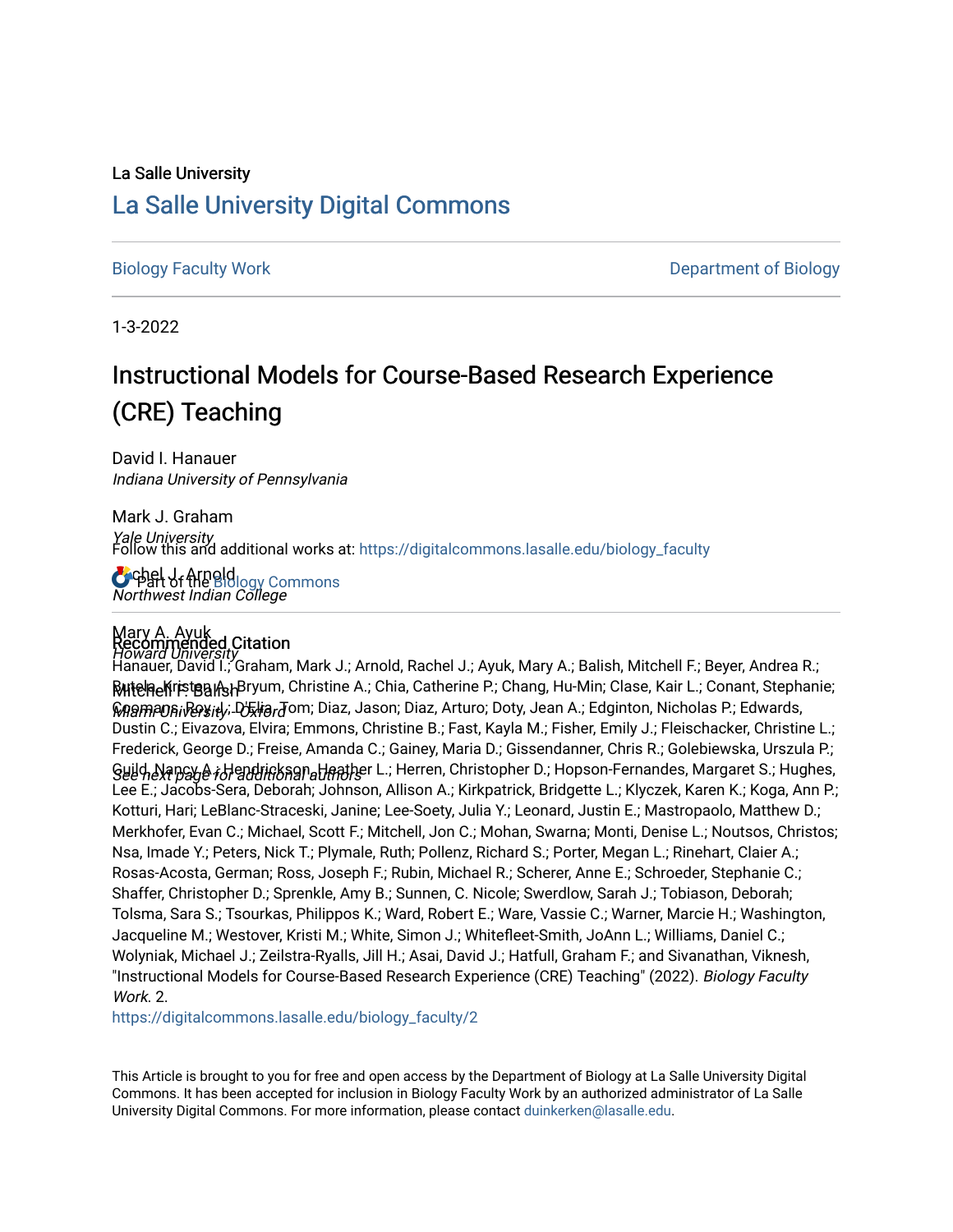# Authors

David I. Hanauer, Mark J. Graham, Rachel J. Arnold, Mary A. Ayuk, Mitchell F. Balish, Andrea R. Beyer, Kristen A. Butela, Christine A. Bryum, Catherine P. Chia, Hu-Min Chang, Kair L. Clase, Stephanie Conant, Roy J. Coomans, Tom D'Elia, Jason Diaz, Arturo Diaz, Jean A. Doty, Nicholas P. Edginton, Dustin C. Edwards, Elvira Eivazova, Christine B. Emmons, Kayla M. Fast, Emily J. Fisher, Christine L. Fleischacker, George D. Frederick, Amanda C. Freise, Maria D. Gainey, Chris R. Gissendanner, Urszula P. Golebiewska, Nancy A. Guild, Heather L. Hendrickson, Christopher D. Herren, Margaret S. Hopson-Fernandes, Lee E. Hughes, Deborah Jacobs-Sera, Allison A. Johnson, Bridgette L. Kirkpatrick, Karen K. Klyczek, Ann P. Koga, Hari Kotturi, Janine LeBlanc-Straceski, Julia Y. Lee-Soety, Justin E. Leonard, Matthew D. Mastropaolo, Evan C. Merkhofer, Scott F. Michael, Jon C. Mitchell, Swarna Mohan, Denise L. Monti, Christos Noutsos, Imade Y. Nsa, Nick T. Peters, Ruth Plymale, Richard S. Pollenz, Megan L. Porter, Claier A. Rinehart, German Rosas-Acosta, Joseph F. Ross, Michael R. Rubin, Anne E. Scherer, Stephanie C. Schroeder, Christopher D. Shaffer, Amy B. Sprenkle, C. Nicole Sunnen, Sarah J. Swerdlow, Deborah Tobiason, Sara S. Tolsma, Philippos K. Tsourkas, Robert E. Ward, Vassie C. Ware, Marcie H. Warner, Jacqueline M. Washington, Kristi M. Westover, Simon J. White, JoAnn L. Whitefleet-Smith, Daniel C. Williams, Michael J. Wolyniak, Jill H. Zeilstra-Ryalls, David J. Asai, Graham F. Hatfull, and Viknesh Sivanathan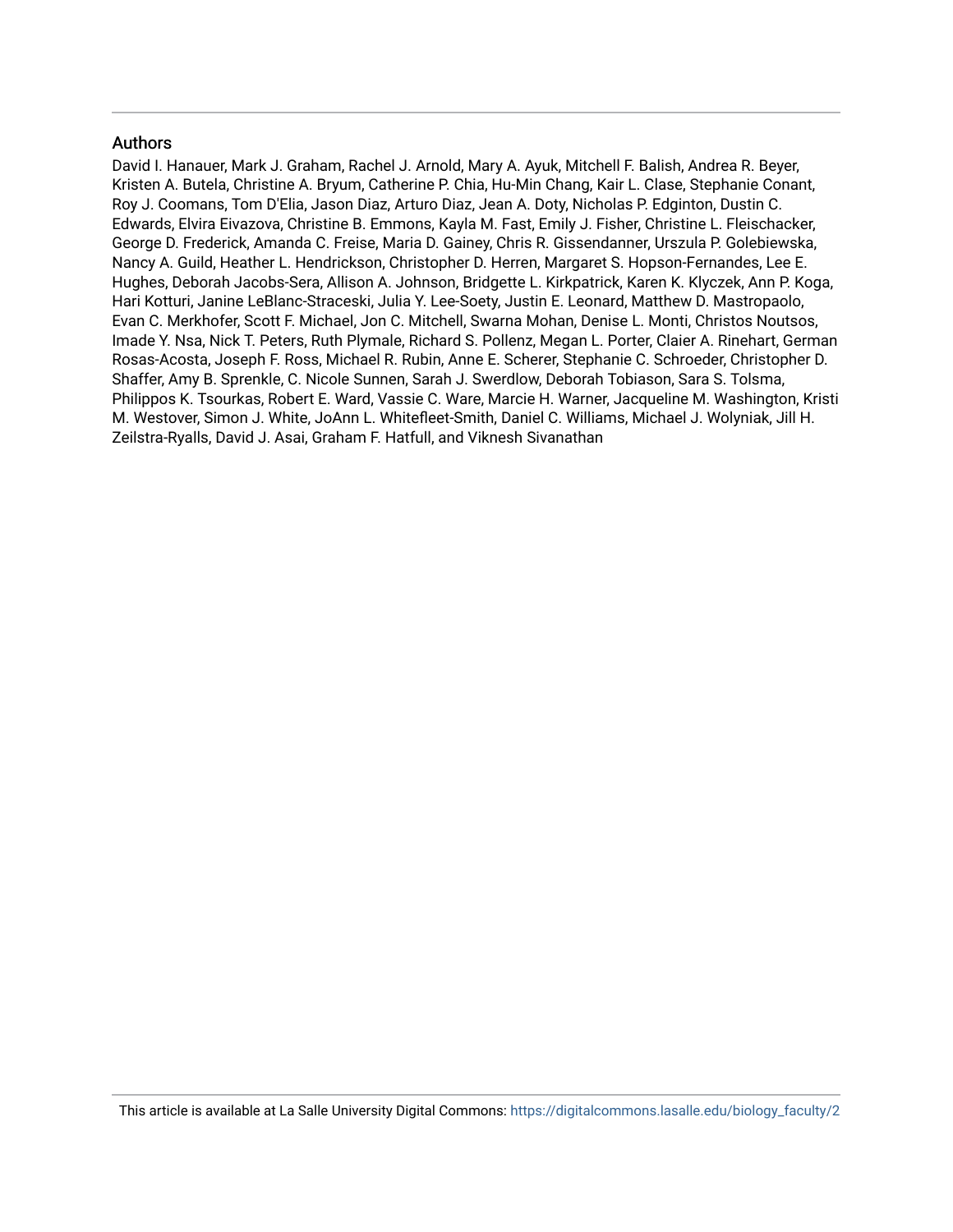# Instructional Models for Course-Based Research Experience (CRE) Teaching

David I. Hanauer,<sup>1\*</sup> Mark J. Graham,<sup>2</sup> Rachel J. Arnold,<sup>3</sup> Mary A. Ayuk,<sup>4</sup> Mitchell F. Balish,<sup>5</sup> Andrea R. Beyer,<sup>6</sup> Kristen A. Butela,<sup>7</sup> Christine A. Byrum,<sup>8</sup> Catherine P. Chia,<sup>9</sup> Hui-Min Chung,<sup>10</sup> Kari L. Clase,<sup>11</sup> Stephanie Conant,<sup>12</sup> Roy J. Coomans,<sup>13</sup> Tom D'Elia,<sup>14</sup> Jason Diaz,<sup>15</sup> Arturo Diaz,<sup>16</sup> Jean A. Doty,<sup>17</sup> Nicholas P. Edgington,<sup>18</sup> Dustin C. Edwards,<sup>19</sup> Elvira Eivazova,<sup>20</sup> Christine B. Emmons,<sup>21</sup> Kayla M. Fast,<sup>22</sup> Emily J. Fisher,<sup>23</sup> Christine L. Fleischacker,<sup>24</sup> Gregory D. Frederick,<sup>25</sup> Amanda C. Freise,<sup>26</sup> Maria D. Gainey,<sup>27</sup> Chris R. Gissendanner,<sup>28</sup> Urszula P. Golebiewska,<sup>29</sup> Nancy A. Guild,<sup>30</sup> Heather L. Hendrickson, 31 Christopher D. Herren, 32 Margaret S. Hopson-Fernandes<sup>33</sup> Lee E. Hughes,<sup>34</sup> Deborah Jacobs-Sera,<sup>7</sup> Allison A. Johnson,<sup>35</sup> Bridgette L. Kirkpatrick,<sup>36</sup> Karen K. Klyczek,<sup>37</sup> Ann P. Koga,<sup>38</sup> Hari Kotturi,<sup>39</sup> Janine LeBlanc-Straceski,<sup>40</sup> Julia Y. Lee-Soety,<sup>41</sup> Justin E. Leonard,<sup>42</sup> Matthew D. Mastropaolo,<sup>43</sup> Evan C. Merkhofer,<sup>44</sup> Scott F. Michael,<sup>45</sup> Jon C. Mitchell,<sup>46</sup> Swarna Mohan,<sup>47</sup> Denise L. Monti,<sup>48</sup> Christos Noutsos,<sup>49</sup> Imade Y. Nsa,<sup>50</sup> Nick T. Peters,<sup>51</sup> Ruth Plymale,<sup>52</sup> Richard S. Pollenz,<sup>53</sup> Megan L. Porter,<sup>54</sup> Claire A. Rinehart,<sup>55</sup> German Rosas-Acosta,<sup>56</sup> Joseph F. Ross,<sup>57</sup> Michael R. Rubin,<sup>58</sup> Anne E. Scherer,<sup>59</sup> Stephanie C. Schroeder,<sup>60</sup> Christopher D. Shaffer,<sup>61</sup> Amy B. Sprenkle,<sup>62</sup> C. Nicole Sunnen,<sup>63</sup> Sarah J. Swerdlow,<sup>64</sup> Deborah Tobiason,<sup>65</sup> Sara S. Tolsma,<sup>66</sup> Philippos K. Tsourkas,<sup>67</sup> Robert E. Ward,<sup>68</sup> Vassie C. Ware,<sup>69</sup> Marcie H. Warner,<sup>7</sup> Jacqueline M. Washington,<sup>70</sup> Kristi M. Westover,<sup>71</sup> Simon J. White,<sup>72</sup> JoAnn L. Whitefleet-Smith,<sup>73</sup> Daniel C. Williams,<sup>74</sup> Michael J. Wolyniak,<sup>75</sup> Jill H. Zeilstra-Ryalls,<sup>76</sup> David J. Asai,<sup>77</sup> Graham F. Hatfull, $^7$  and Viknesh Sivanathan $^{77*}$ 

<sup>1</sup>Department of English, Indiana University of Pennsylvania, Indiana, PA 15705; <sup>2</sup>Department of Ecology and Evolutionary Biology, Yale University, New Haven, CT 06511; <sup>3</sup>Salish Sea Research Center, Northwest Indian College, Bellingham, WA 98229; <sup>4</sup>Biology, Howard University, Washington, DC 20059; <sup>5</sup>Department of Microbiology, Miami University, Oxford, OH 45056; 6Department of Biology, Virginia State University, Petersburg, VA 23806; 7 Department of Biological Sciences, University of Pittsburgh, Pittsburgh, PA 15260; <sup>8</sup>Department of Biology, College of Charleston, Charleston, SC 29424; <sup>9</sup>School of Biological Sciences, University of Nebraska-Lincoln, Lincoln, NE 68588; <sup>10</sup>Biology, University of West Florida, Pensacola, FL 32514; <sup>11</sup>Agricultural and Biological Engineering, Purdue University, West Lafayette, IN 47907; <sup>12</sup>Department of Biology, University of Detroit Mercy, Detroit, MI 48221; <sup>13</sup>Department of Biology, North Carolina A&T State University, Greensboro, NC 27411; 14Department of Biology, Indian River State College, Fort Pierce, FL 34981; <sup>15</sup>Integrated Science, Business, and Technology, La Salle University, Philadelphia, PA 19141; <sup>16</sup>Department of Biology, La Sierra University, Riverside, CA 92505; <sup>17</sup>Division of Natural Sciences, University of Maine at Farmington, Farmington, ME 04938; <sup>18</sup>Department of Biology, Southern Connecticut State University, New Haven, CT 06515; <sup>19</sup>Biological Sciences, Tarleton State University, Stephenville, TX 76402; <sup>20</sup>Biology Department, Columbia State Community College, Columbia, Tennessee 38401; <sup>21</sup>Biology, Truckee Meadows Community College, Reno, NV 89512; <sup>22</sup>Biological and Environmental Sciences, University of West Alabama, Livingston, AL 35470; <sup>23</sup>Department of Biology, Johns Hopkins University, Baltimore, MD 21218; <sup>24</sup>Biology, University of Mary, Bismarck, ND 58501; <sup>25</sup>Department of Biology and Kinesiology, LeTourneau University, Longview, TX 75602; <sup>26</sup>Microbiology, Immunology, and Molecular Genetics, UCLA, Los Angeles, CA 90025; <sup>27</sup>Chemistry and Physics, Western Carolina University, Cullowhee, NC 28723; <sup>28</sup>School of Sciences, University of Louisiana Monroe, Monroe, LA 71209; <sup>29</sup>Biological Sciences and Geology, Queensborough Community College, Bayside, NY 11364; <sup>30</sup>Molecular Cellular and Developmental Biology (MCDB), University of Colorado, Boulder, CO 80309; <sup>31</sup>School of Natural and Computational Science, Massey University, Auckland 0632, New Zealand; <sup>32</sup>Division of Biology, Kansas State University, Manhattan, KS 66506; <sup>33</sup>Biology, Hillsborough Community College, Tampa, FL 33635; 34Biological Sciences, University of North Texas, Denton, TX 76203;

#### James Hewlett, *Monitoring Editor*

Submitted Mar 5, 2021; Revised Aug 30, 2021; Accepted Oct 22, 2021

DOI:10.1187/cbe.21-03-0057 CBE Life Sci Educ March 1, 2022 21:ar8

\*Address correspondence to: David I. Hanauer (hanauer@pitt.edu) or Viknesh Sivanathan (sivanathanv@hhmi.org).

© 2022 D. I. Hanauer *et al.* CBE—Life Sciences Education © 2022 The American Society for Cell Biology. This article is distributed by The American Society for Cell Biology under license from the author(s). It is available to the public under an Attribution–Noncommercial-Share Alike 4.0 International Creative Commons License (http://creativecommons.org/licenses/ by-nc-sa/4.0).

"ASCB®" and "The American Society for Cell Biology®" are registered trademarks of The American Society for Cell Biology.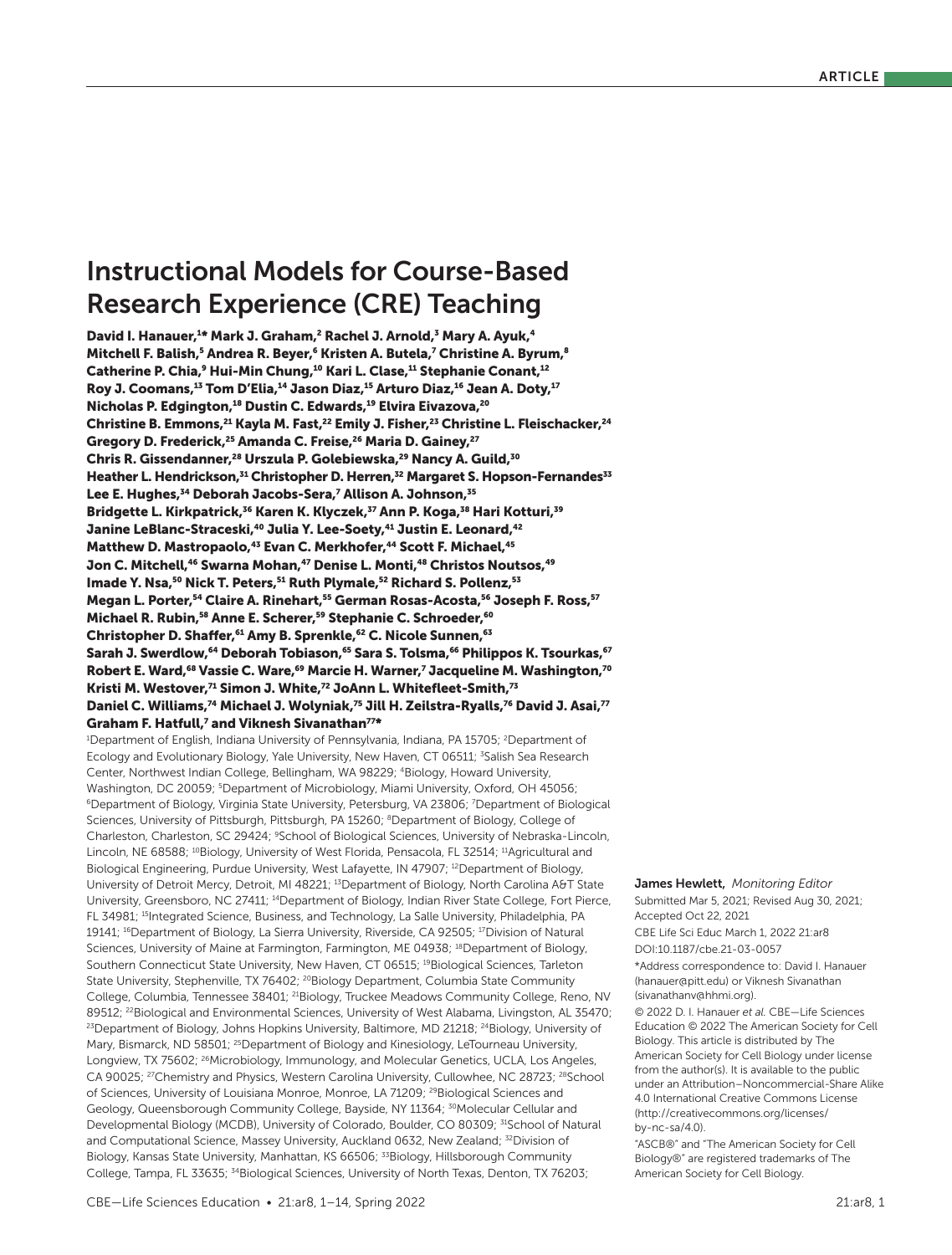<sup>35</sup>Center for the Study of Biological Complexity, Virginia Commonwealth University, Richmond, VA 23284; <sup>36</sup>Math and Natural Sciences, Collin College, Plano, TX 75074; <sup>37</sup>Biology Department, University of Wisconsin-River Falls, River Falls, WI 54022; <sup>38</sup>Department of Biology, College of Idaho, Caldwell, ID 83605; <sup>39</sup>Department of Biology, University of Central Oklahoma, Edmond, OK 73034; 40Department of Biology, Merrimack College, North Andover, MA 01845; 41Department of Biology, Saint Joseph's University, Philadelphia, PA 19131; 42Natural Sciences, Mitchell Community College, Statesville, NC 28677; 43Mathematics and Sciences, School of Arts and Sciences, Neumann University, Aston, PA 19014; <sup>44</sup>Natural Sciences, Mount Saint Mary College, Newburgh, NY 12508; 45Biological Sciences, Florida Gulf Coast University, Fort Myers, FL 33965; 46Department of Science and Mathematics, Northern State University, Aberdeen, SD 57401; 47College of Computer, Mathematical, and Natural Sciences, University of Maryland College Park, College Park, MD 20742; 48Department of Biology, University of Alabama at Birmingham, Birmingham, AL 35223; <sup>49</sup>Biological Sciences, SUNY Old Westbury, Old Westbury, NY 11568; 50 Microbiology, University of Lagos, Lagos 101017, Nigeria; <sup>51</sup> Plant Pathology and Microbiology, Iowa State University, Ames, IA 50011; <sup>52</sup>Department of Biology, Ouachita Baptist University, Arkadelphia, AR 71998; <sup>53</sup>Cell Biology, Microbiology and Molecular Biology, University of South Florida, Tampa, FL 33620; <sup>54</sup>School of Life Sciences, University of Hawai'i at Mānoa, Honolulu, HI 96822; 55Department of Biology, Western Kentucky University, Bowling Green, KY 42101; 56 Department of Biological Sciences, University of Texas at El Paso (UTEP), El Paso, TX 79968; 57 Department of Biology, Xavier University of Louisiana, New Orleans, LA 70125; <sup>58</sup> Department of Biology, University of Puerto Rico at Cayey, Cayey, PR 00736; <sup>59</sup>Biology, George Mason University, Fairfax, VA 22030; <sup>60</sup>Biological Sciences, Webster University, St. Louis, MO 63119; <sup>61</sup>Department of Biology, Washington University in St. Louis, St. Louis, MO 63130; <sup>62</sup>Biology, Salem State University, Salem, MA 01970; <sup>63</sup>Biological Sciences, University of the Sciences, Philadelphia, PA 19104; 64Biology, Thiel College, Greenville, PA 16125; <sup>65</sup>Biology, Carthage College, Kenosha, WI 53140; <sup>66</sup>Department of Biology, Northwestern College, Orange City, IA 51041; <sup>67</sup>School of Life Sciences, University of Nevada, Las Vegas, Las Vegas, NV 89154; <sup>68</sup>Biology, Case Western Reserve University, Cleveland, OH 44106; <sup>69</sup>Biological Sciences, Lehigh University, Bethlehem, PA 18015; <sup>70</sup>Dept of Natural Sciences, Nyack College, New York, NY 10004; <sup>71</sup>Biology, Winthrop University, Rock Hill, SC 29732; 72Molecular and Cell Biology, University of Connecticut, Storrs, CT 06269; 73Biology & Biotechnology, Worcester Polytechnic Institute, Worcester, MA 01609; <sup>74</sup>Department of Biology, Coastal Carolina University, Conway, SC 29528; 75Biology, Hampden-Sydney College, Hampden-Sydney, VA 23943; <sup>76</sup>Biological Sciences, Bowling Green State University, Bowling Green, OH 43402; <sup>77</sup>Science Education, Howard Hughes Medical Institute, Chevy Chase, MD 20815

### ABSTRACT

The course-based research experience (CRE) with its documented educational benefits is increasingly being implemented in science, technology, engineering, and mathematics education. This article reports on a study that was done over a period of 3 years to explicate the instructional processes involved in teaching an undergraduate CRE. One hundred and two instructors from the established and large multi-institutional SEA-PHAGES program were surveyed for their understanding of the aims and practices of CRE teaching. This was followed by large-scale feedback sessions with the cohort of instructors at the annual SEA Faculty Meeting and subsequently with a small focus group of expert CRE instructors. Using a qualitative content analysis approach, the survey data were analyzed for the aims of inquiry instruction and pedagogical practices used to achieve these goals. The results characterize CRE inquiry teaching as involving three instructional models: 1) being a scientist and generating data; 2) teaching procedural knowledge; and 3) fostering project ownership. Each of these models is explicated and visualized in terms of the specific pedagogical practices and their relationships. The models present a complex picture of the ways in which CRE instruction is conducted on a daily basis and can inform instructors and institutions new to CRE teaching.

#### INTRODUCTION

The movement to the course-based research experience (CRE), as an improvement to the traditional introductory laboratory course, has been ongoing for the last decade (American Association of University Women, 2010; American Association for the Advancement of Science, 2011; National Research Council [NRC], 2012; President's Council of Advisors on Science and

Technology [PCAST], 2012). Studies have shown that this educational approach, when compared with a traditional laboratory, increases inclusivity and persistence in science for a range of students with different demographic descriptors (Russell *et al.*, 2007; Jordan *et al.*, 2014; Hanauer *et al.*, 2017; Hernandez *et al.*, 2018) while reaching similar or better outcomes in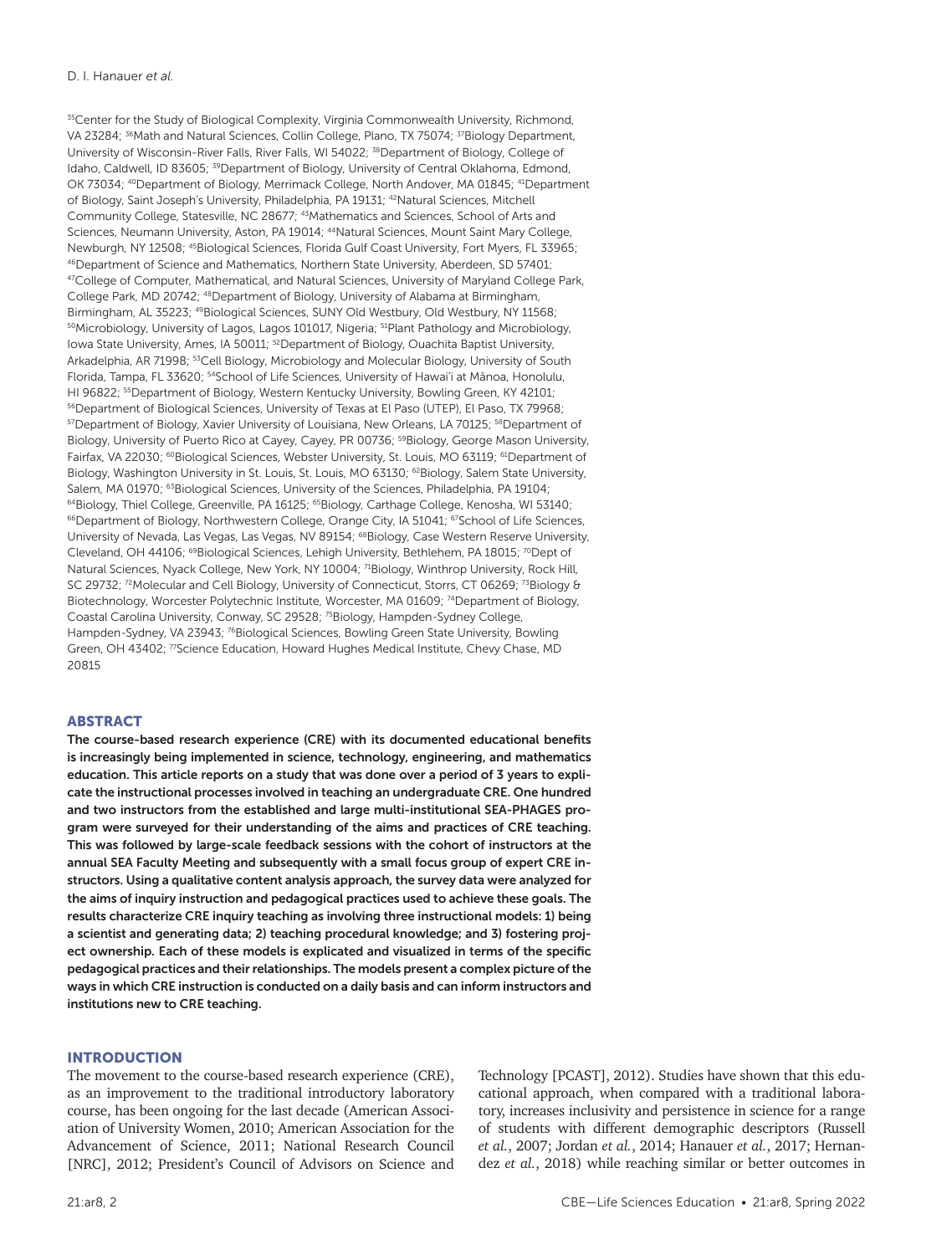terms of the development of procedural and content knowledge in science (Russell and Weaver, 2011; Jordan *et al.*, 2014; Wolkow *et al.*, 2014).

While there is broad agreement that CREs are a valuable alternative to the traditional laboratory, the instructional components of this form of inquiry teaching are not fully transparent and, to date, have not been adequately described. The Council on Undergraduate Research has recognized this situation in their recent MIRIC (Mentoring the Integration of Research into the Classroom) initiative designed to provide instructors with the "significant level of training" required to implement and execute a CRE (CUR, 2020). To further support the development and implementation of CREs, a more detailed description of the instructional processes involved in teaching a CRE is needed. It is this need that the current paper addresses.

The primary goal of this study is to develop a set of instructional models that can be used by science, technology, engineering, and mathematics (STEM) instructors to inform their in-lab CRE teaching. The concept of an instructional model as used here refers to organized sets of specific instructional practices used by CRE instructors to achieve particular CRE-related student educational outcomes. As such, the study presented here delineated a set of specific instructional practices used by active CRE instructors and modeled the relations between the use of these practices and specified outcomes. The resultant educational models should provide clarification of the ways in which the aims of CRE can be effectively achieved by instructors.

#### Traditional Laboratory

The traditional laboratory course has a long history of instruction and established methods of implementation. Its aim is to provide a structured approach to the learning of well-defined research skills and procedures. This is achieved through the provision of explicit direction for experiments that have predetermined and prescribed outcomes (Tamir, 1977; Tamir and Lunetta, 1978; Domin, 1999; Weaver *et al.*, 2008; Auchincloss *et al.*, 2014). The instructor presents the procedure and clarifies and exemplifies the processes involved, and the student follows both the verbal instructions and the descriptions that appear in the course manual (Tamir, 1977). Results of the experiments are already known, which means that students are not actually exposed to the mistakes and failures in science that are quite central to understanding the nature of the scientific process (Auchincloss *et al.*, 2014). Within the context of the traditional laboratory course, it is possible for students to work with some of the components of scientific thinking, including observation, measurement, and documentation (Tamir and Lunetta, 1978). However, neither the student nor the instructor is faced with the unknown or the unpredictable aspects of science as part of the educational experience (Tamir, 1977; Tamir and Lunetta, 1978; Domin, 1999; Weaver *et al.*, 2008; Auchincloss *et al.*, 2014).

From the institution's and the instructor's perspectives, the traditional laboratory course does have some advantages. The course design is well controlled and suits itself to the institutional demands of clear objectives, planned timing, and explicit assessment. This approach allows a relatively large number of students to participate in a laboratory course with limited expenditures for time, space, equipment, and personnel (Domin, 1999). Students see advantages in this design, because

they have exact guidelines on what they are supposed to be doing and the outcomes that are expected (Hanauer *et al.*, 2018). Students consider the traditional laboratory course as helpful in developing foundational knowledge of skills and procedures and as involving low levels of pressure (Hanauer *et al.*, 2018). However, the traditional laboratory course has been criticized because of its naïve exemplification of science, including avoidance of the failures and uncertainties of scientific work (Bencze and Hodson, 1999; Rahm *et al.*, 2003; NRC, 2005) and because it may not promote persistence in the sciences (PCAST, 2012; Graham *et al.*, 2013; Hanauer *et al.*, 2017; Hernandez *et al.*, 2018).

#### Course-Based Research Experience

While there are several different types of potential laboratory course designs, an important alternative to the traditional laboratory course is the CRE, which has authentic scientific research as its central component (Hanauer *et al.*, 2006, 2012, 2016, 2017; Hanauer and Dolan, 2014; PCAST, 2012; Graham *et al.*, 2013; Auchincloss *et al.*, 2014; Hernandez *et al.*, 2018). Authentic scientific research, as conceptualized within the CRE literature, refers to the requirement that the research and associated scientific output produced by the student have value and significance beyond the confines of the course itself (Hanauer *et al.*, 2006, 2012, 2016, 2017; Hanauer and Dolan, 2014; Graham *et al.*, 2013; Auchincloss *et al.*, 2014; Brownell and Kloser, 2015; Rowland *et al.*, 2016, Shortlidge *et al.*, 2017). The data and analyses produced within the context of the CRE are used and disseminated to a wider group of scientists and researchers and are part of an ongoing scientific research agenda (Hanauer *et al.*, 2006, 2012, 2016, 2017; Hanauer and Dolan, 2014; Graham *et al.*, 2013; Auchincloss *et al.*, 2014). This aspect of a CRE has direct ramifications for the way this type of educational model is implemented in laboratory courses. As with other scientific endeavors, results are not guaranteed and timing is not always predictable and may not fit into the timelines of the semester system (Auchincloss *et al.*, 2014). Furthermore, students may face uncertainty and frustration from the presence of unexpected results and ambiguity (Auchincloss *et al.*, 2014). The continuing stages following an unexpected result may be beyond what is on the syllabus of the course, involving new protocols and scientific processes. There is far more of the unknown within a CRE than in a traditional laboratory course (Auchincloss *et al.*, 2014). Furthermore, because the data and analyses are going to be used beyond the classroom, there is a need for quality control over the scientific output. This adds extra levels of responsibility for the instructor and students involved. These features and the uncertainty of the of the protocols and processes make teaching a CRE different from teaching a traditional laboratory course (Auchincloss *et al.*, 2014).

To address the need for enhanced clarity concerning CRE teaching, we worked with instructors who teach the Science Education Alliance–Phage Hunters Advancing Genomics and Evolutionary Science (SEA-PHAGES) CRE for undergraduate students. As with other CREs, SEA-PHAGES is designed to produce usable scientific outputs by teaching, directing, and mentoring students in the context of a laboratory course. The benefit of studying the SEA-PHAGES CRE is the advantages offered by its scale and administrative support, which are not found in many other CREs. First, SEA-PHAGES involves 293 instructors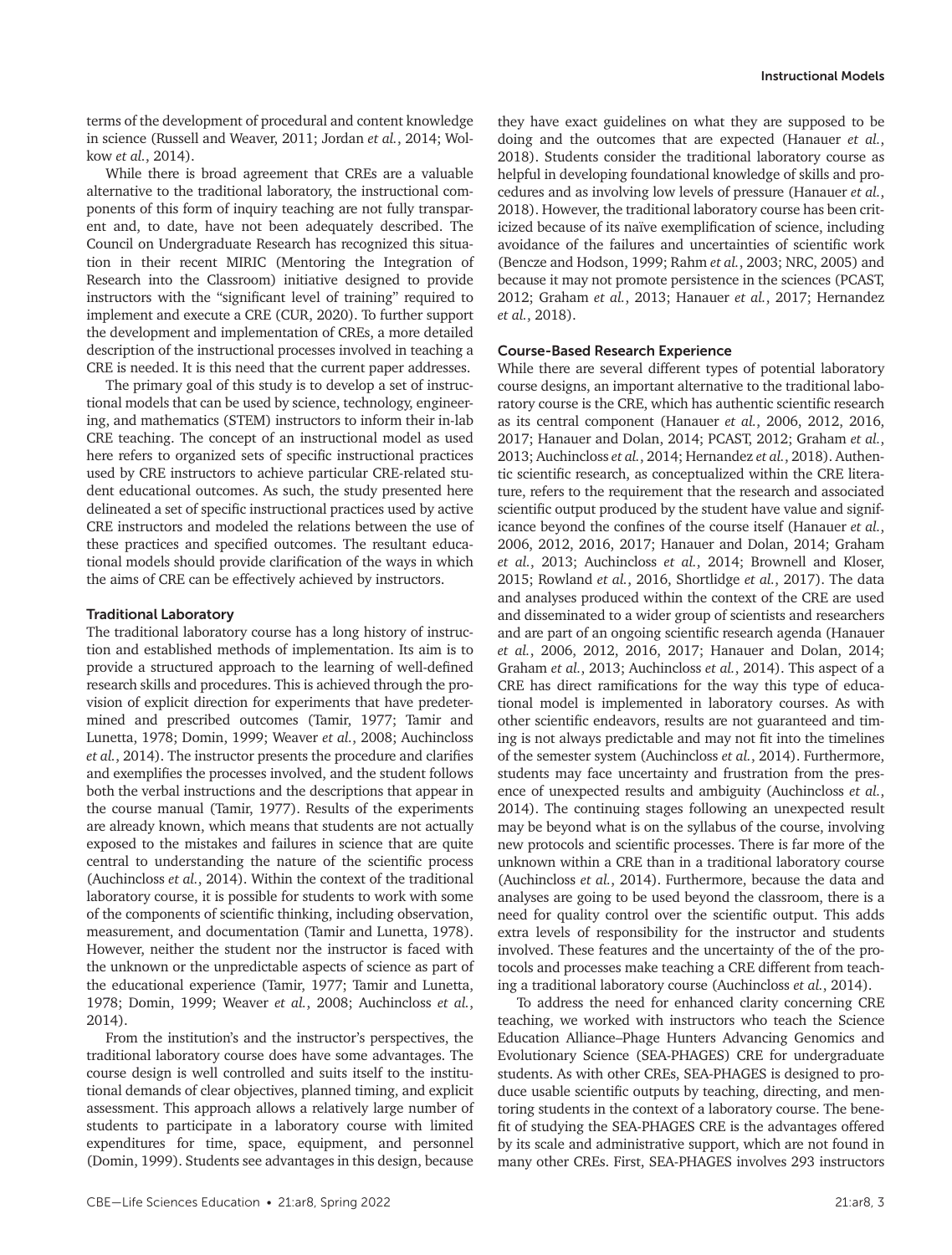from 146 colleges and universities, all of whom deal with a shared set of scientific questions involving the discovery and genomic analysis of bacteriophages. Accordingly, the program provides access to a substantial number of instructors deeply involved in undergraduate education. Second, this is an established CRE with a history of continuous instruction for the last 11 years. As such, there is extensive expertise and experience in inquiry teaching across the instructors. And third, educational research within the SEA-PHAGES program has established that this program provides a quality education for a range of different student populations and is a promoter of persistence in the sciences (Hanauer *et al.*, 2017).

While the SEA-PHAGES program is on a far larger scale than most CREs and has a supportive administrative structure not found in many other CREs, the central educational features of SEA-PHAGES are those of a CRE. The program is designed to facilitate usable scientific outputs by teaching, directing, and mentoring undergraduate students. The SEA-PHAGES program is a two-semester research experience that involves undergraduate students in the identification and characterization of novel bacteriophage viruses. The first semester involves bacteriophage isolation and DNA purification, which is followed by a second semester involving genome annotation and bioinformatic analyses. The student and faculty outcomes of this CRE involve submission of viral genome sequences to project and public databases such as PhagesDB (https://phagesdb.org) and GenBank (www.ncbi.nlm.nih.gov/genbank), making this output directly accessible to a wide range of researchers for the advancement of science and relevant for therapeutic application (Dedrick *et al.*, 2019). Building upon the large number of SEA-PHAGES instructors with CRE teaching experience in the SEA-PHAGES program, we constructed instructional models that characterize CRE instruction.

# **METHODS**

# **Overview**

For the current study, the following systematic qualitative approach was employed to investigate, develop, and represent the instructional models of inquiry teaching in a CRE setting.

- 1. *Defining Instructional Practices and Educational Aims for CRE Instruction*: The aim of the first stage of this study was to define the aims and pedagogical practices of CRE instruction. A survey with open-ended questions asking about the main educational aims of instructors and how these were achieved pedagogically was sent to SEA-PHAGES instructors. Based on systematic approaches to qualitative data (Neuendorf, 2017), the verbal responses were coded for aims of CRE teaching and the instructional practices used by instructors.
- 2. *Instructional Model Development*: The aim of this stage was to model the instructional processes of CRE teaching based on systematic visualization methods (Miles *et al.*, 2013; Neisser, 1967). Following the coding of the verbal data into instructional practices and aims in the first stage of this project, instructional practices were related to specific instructional aims. The relationships between instructional practices were visualized as a series of connecting lines within a specific model of instruction. The result was a network of the relations found between the instructional prac-

tices to achieve a particular instructional CRE aim. Both statistical relationships (frequencies of co-occurrence) and verbal explanations (explicit connections specified in the verbal data) inform the construction of the models. Through this process, three distinct models of CRE instructional aims emerged.

- 3. *Community Validation of Instructional Models*: The aim of this stage of the project was to evaluate, modify, and validate the emergent, exploratory models of CRE instruction defined in the previous stage. This aim was achieved through a process of large-scale community-member checking. In line with qualitative approaches to research, this approach involved informant feedback on proposed interpretations of qualitative data (Creswell and Miller, 2000). At the yearly Science Education Alliance (SEA) faculty meeting, each of the three models was presented in lecture format to all the instructors assembled at the faculty meeting. The instructors were then organized into small groups of four to six participants, given copies of the models, and asked to revise them according to their understandings of their own instructional practices. Revisions suggested by each group were either handwritten on the copies of the models that had been distributed or were made orally in front of all the assembled instructors at the faculty meeting. All copies of model modifications and comments from the groups were collected, and the oral session was fully recorded. Following the member checking session, the comments, revisions, and suggestions made both on the models and orally were analyzed, and revisions were made to the three models.
- 4. *Expert CRE Instructor Validation of the Proposed Models*: The aim of this stage was to validate with expert CRE instructors the revision of the instructional models made following initial large-scale member checking. A group of expert CRE instructors representing a range of institution types, genders, and ethnicities participated in a focus group. The revised models were presented, and oral responses were collected from the participants in the focus group. The session was video-recorded, and following this session, the models were revised and finalized.

# **Participants**

Participation and completion of the initial survey involved 102 SEA-PHAGES instructors, which was an 85% response rate for the survey for instructors who participated in the student assessment outcomes process in 2018. Table 1 summarizes the demographic data collected on the respondents to the initial survey. As can be seen in Table 1, there is a range of faculty ranks represented in this data set, with a predominance of tenured faculty (63.4%). The sample of instructors predominantly identified as ethnically White (87.3%) and had a majority of female participants (56.4%). The proportions found within the SEA-PHAGES program are comparable to those of national averages with a predominance of white instructors (Heilig *et al.*, 2019). The majority of the respondents had at least 11 years of science teaching (68.6%) including CRE and regular teaching. The respondents to the survey were relatively new to the SEA-PHAGES program, with 50.5% having been in the program for fewer than 3 years. SEA-PHAGES instructors who were invited to the annual SEA faculty meeting participated in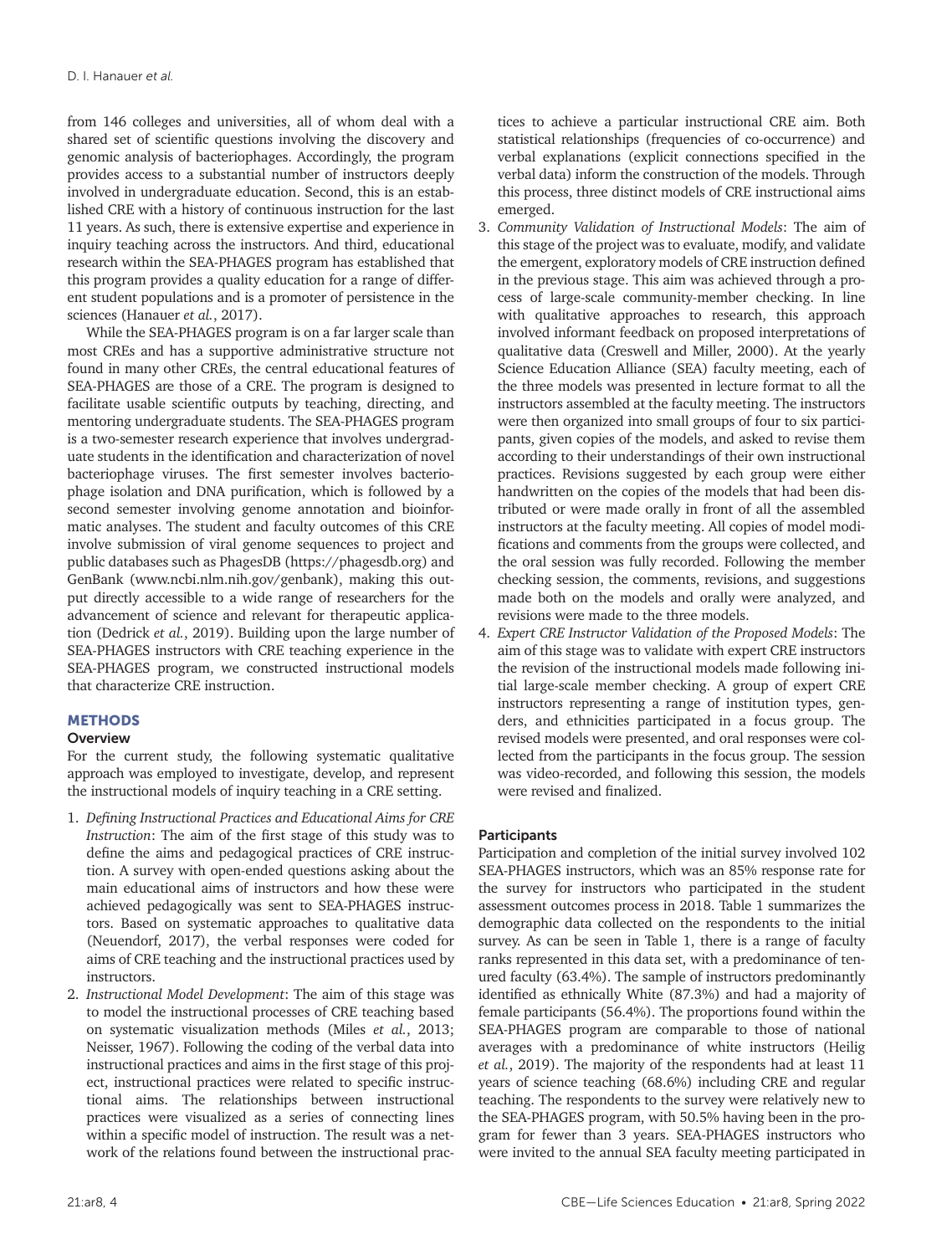TABLE 1. Demographic information on survey participants

| Category                         | Frequency | Percentage |  |
|----------------------------------|-----------|------------|--|
| Rank                             |           |            |  |
| Part-time adjunct professor      | 3         | 3          |  |
| Full-time adjunct professor      | 17        | 16.8       |  |
| Full-time clinical professor     | 6         | 5.9        |  |
| Tenure-track assistant professor | 11        | 10.9       |  |
| Tenured assistant professor      | 3         | 3          |  |
| Tenured associate professor      | 24        | 23.8       |  |
| Tenured full professor           | 37        | 36.6       |  |
| Gender                           |           |            |  |
| Male                             | 44        | 43.6       |  |
| Female                           | 57        | 56.4       |  |
| Ethnic identification            |           |            |  |
| Asian                            | 4         | 3.9        |  |
| <b>Black or African American</b> | 3         | 2.9        |  |
| Hispanic or Latino               | 5         | 4.9        |  |
| White                            | 89        | 87.3       |  |
| Other                            | 1         | 0.9        |  |
| Years of teaching                |           |            |  |
| $1 - 2$                          | 3         | 2.9        |  |
| $3 - 5$                          | 12        | 11.8       |  |
| $6 - 10$                         | 17        | 16.7       |  |
| $11 - 15$                        | 20        | 19.6       |  |
| $16 - 20$                        | 15        | 14.7       |  |
| $21+$                            | 35        | 34.3       |  |
| Years in SEA-PHAGES              |           |            |  |
| 1                                | 16        | 15.5       |  |
| $\overline{2}$                   | 21        | 20.4       |  |
| 3                                | 15        | 14.6       |  |
| $\overline{4}$                   | 7         | 6.8        |  |
| 5                                | 4         | 3.9        |  |
| 6                                | 8         | 7.8        |  |
| 7                                | 7         | 6.8        |  |
| 8                                | 7         | 6.8        |  |
| 9                                | 8         | 7.8        |  |
| 10                               | 7         | 6.8        |  |
| 11                               | 3         | 2.9        |  |

the large-group feedback session. There were 96 participants at the SEA faculty meeting from a range of institution types, including research universities, 4-year schools, and community colleges. Travel and housing costs for the participants were paid for by the Howard Hughes Medical Institute. Approximately 90 participants were in the session representing the different institutions participating in the program. Seven instructors were selected for the expert validation focus group discussion. Two criteria were used for selecting the instructors for the focus group: instructors with student outcomes on the Persistence in the Sciences (PITS) survey consistently in the highest 10% and representation of a range a range of institution types (including community colleges, 4-year schools, and research universities), genders (four women and three men), and ethnicities (one African American, one Hispanic, and five White). The PITS assessment survey includes six psychosocial outcomes (Project Ownership Content, Project Ownership Emotion, Self-Efficacy, Science Identity, Scientific Community Values, and Network-

ing) of a CRE research experience and has been shown to be reliable at differentiating CREs from other laboratory courses (Hanauer *et al.*, 2016). As such, having student outcomes consistently in the upper 10% on the PITS survey is a measure of the ability of these instructors in teaching a CRE.

### **Materials**

A survey with quantitative and qualitative items was developed to collect data on instructor teaching practices and beliefs. Quantitative items were developed for this survey and consisted of the following instructor psychosocial variables: Self-Efficacy, Ownership of Educational Approach, Trust Relations, and Community Belonging. The Self-Efficacy as an Instructor scales were modified from Hanauer *et al.* (2016) and the Trust Relations scales from Cavanagh *et al.* (2018). The Ownership of Educational Approach and Community Belonging scales were developed specifically for this survey. Because the quantitative data involved both modified and new scales, a psychometric analysis of dimensionality was conducted. Following acceptable outcomes for the factor analysis of the dimensionality of each of these variables, scores were averaged for high-loading items on each variable (see Table 3 later in the article for full scales, factor loadings, and descriptive data). The qualitative variables address the instructors' aims and activities. All responses on the survey to the qualitative data were written answers. The prompts for the qualitative data consisted of the following:

Please take a few moments to think about your instruction in the SEA-PHAGES program. In the space below, please specify what you think are the main educational aims of the SEA-PHAGES program. What for you are the main educational aims of the SEA-PHAGES course?

In the space below, please explain how you achieve your educational aims in the SEA-PHAGES.

For the large-group member checking, once the small groups had been organized, the following prompts were provided for the evaluation of each of the models:

What does the model succeed in capturing? What relevant activities does the model miss? What additional relations need to be added? Is the model valuable in explicating instruction in the SEA-PHAGES program?

Participants were instructed to summarize their revisions and comments on the photocopied models provided. For the final focus group, each of the three models was presented in turn, and participants were asked to respond with any comments, modifications, and corrections they thought necessary.

#### Procedure

A survey link was sent to all SEA-PHAGES instructors who participated in the student outcomes assessment process using the online survey service Qualtrics  $(n = 120)$ . The response rate from instructors was 85% (102 participants). Following online consent to research participation, participants responded to the survey. Feedback from SEA-PHAGES instructors on the emergent models was solicited at the annual SEA faculty meeting. All instructors at the SEA faculty meeting were invited to a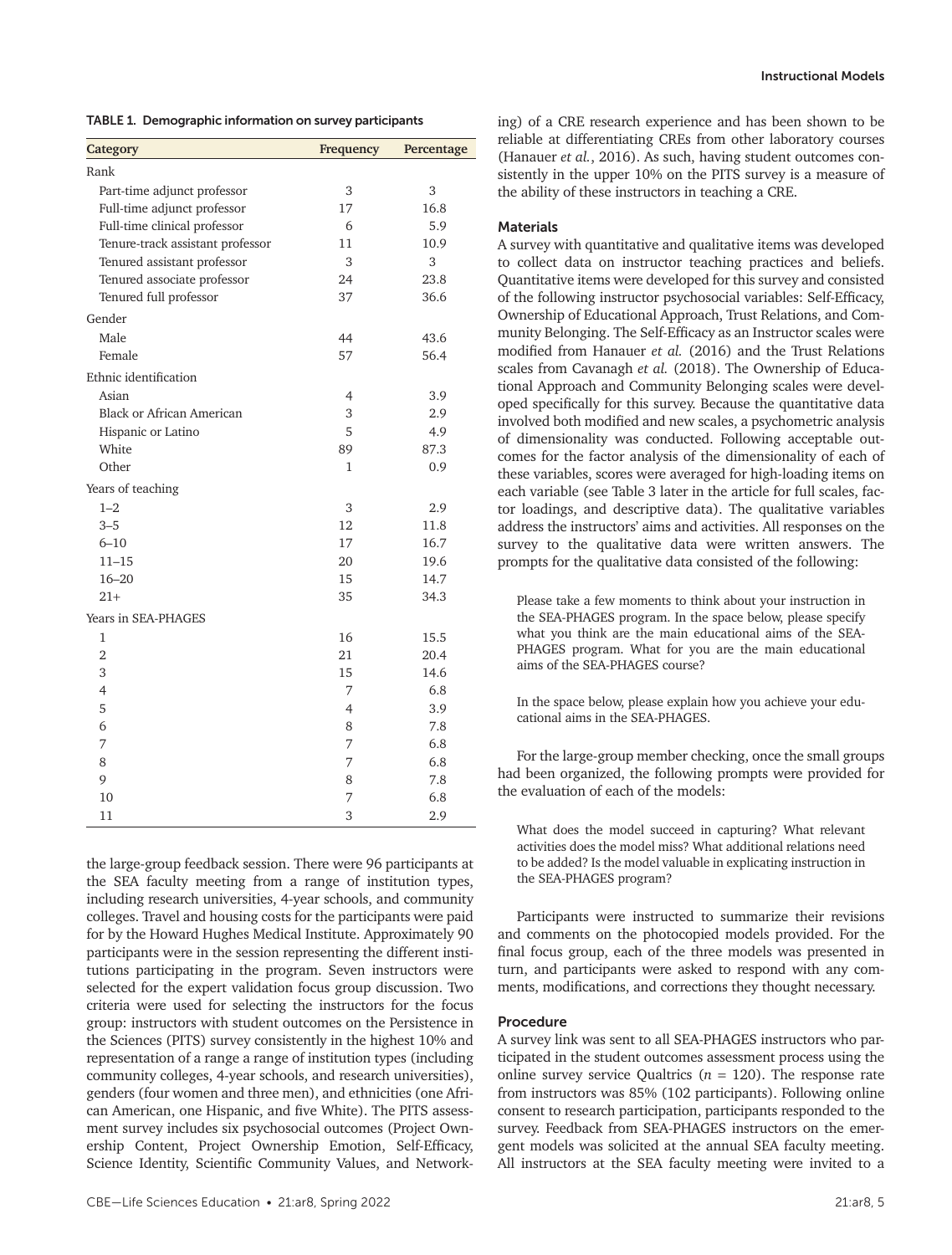group session. During the first 20 minutes of this session, the methodology and the analyzed models of instruction were presented to the whole group. Instructors were then divided into groups of four to six people and given a copy of the three models that had been presented. They were instructed to discuss the models as a group and address the prompt questions. Responses were written on the photocopies and collected at the end of the session. Each group presented an oral response to the models to the whole group and responded to questions and comments. The full session was video-recorded. For the final, expert focus group session, the modified versions of the three models were presented and discussed by the participants. The session was video-recorded. Data were collected according to the ethical guidelines of Indiana University of Pennsylvania Institutional Review Board (IRB no. 18-062).

## Analytical Procedures

The analysis of the quantitative items on the survey followed standard statistical procedures. Descriptive statistics were used to understand the overall characteristics of the instructors in terms of the variables of Self-Efficacy as an Instructor, Ownership over the Educational Approach, Trust Relations with Students, and the Degree of SEA-PHAGES Community Belonging. Using standard qualitative analytical approaches, the verbal data on the survey were analyzed in the following stages:

- 1. *Content Coding of Pedagogical Practices*: The initial stage of analysis consisted of constructing a codebook of instructor responses to the open-ended items on the survey. Each of the instructors' statements was analyzed in terms of the pedagogical practices specified and the aims that they were trying to achieve. Through a cyclical process of reading and note-taking, a provisional list of specific pedagogical practices and pedagogical aims was defined. Before the entire data set was coded, 20% of the utterances were coded by two researchers independently with an 87% agreement rate. All cases of disagreement were evaluated and either assigned to existing codes or a new code was developed. A second round of coding produced a 94% agreement rate, which was considered reliable for coding the data set for codes dealing with specific pedagogical practices. The list of specific pedagogical practice codes can be found in Table 2.
- 2. *TURF (Total Unduplicated Reach and Frequency) Analysis of Aim*: The frequency of occurrence for aims by instructor was calculated. A TURF analysis was performed to clarify the optimal agreement on the aims of the CRE across instructors (Howell, 2016). The TURF algorithm identifies the optimal specified aims accepted by the largest number of participant instructors, which specifies which combination of aims is accepted by the largest number of instructors. This analysis produced a combination of three aims that were accepted by 95% of the instructors. The three aims were: 1) being a scientist and generating data; 2) teaching procedural knowledge; and 3) fostering project ownership. These three educational aims had the highest frequency of being mentioned across all instructors and, as such, were considered to best capture the educational aims underpinning the program as specified by instructors.
- 3. *Pedagogical Practice Code Clustering*: Once the data set had been analyzed for codes of specific practices, the codes used

by each instructor were recorded. The sets of codes were organized initially by instructor and subsequently by the main educational aims specified by that instructor. In this way, codes were clustered by both instructor and aim.

- 4. *Co-occurrence Code Analysis*: The codes were analyzed within the verbal statements of each instructor for the co-occurrence of codes of specific pedagogical practices within an aim. The analysis was done in relation to the collection of statements from each instructor so as to not create artificial connections between codes. The analytical process of instructor-specific, co-occurrence coding created groupings of specific pedagogical practice codes found within each of the three aims specified in the TURF analysis. Specific pedagogical practices that had a similar pedagogical aim were grouped together into more general pedagogical practices, and high frequencies of co-occurrence in relation to particular educational aims were specified. Table 2 presents these groupings.
- 5. *Model Specification*: The result of previous stages of analysis consisted of the specification of three main educational aims of the program and a set of co-occurring pedagogical practices that facilitated this pedagogical aim. Three instructional models were defined based on this data. Related, co-occurring sequences of pedagogical practices were placed in relation to one another, and the full set of relations was graphically represented. Logical connections were made between the pedagogical practices, and instructor descriptions were rechecked. The result of this process was the specification of three models of instruction.
- 6. *Member Checking*: Instructor feedback and validation (member checking) was conducted to validate the emergent models from the analysis of the survey data. As specified in the *METHODS* above, the instructional models were presented to the collected audience of SEA-PHAGES instructors at the annual SEA faculty meeting, and through group work, specific modifications to the models were provided in written, visual, and oral form. All comments and suggestions from the instructor groups were analyzed. Repeated comments by at least two groups were considered important to address in revising the model, and revisions accompanied by a strong rationale were considered for inclusion. The following practices were added at this stage (Student Presentation, Scientific Output, Future Educational and Career Opportunities, and Ethical Understanding). The models were revised and updated with these additions.
- 7. *Finalization of the Models*: As a final stage of member checking, the models were presented to a focus group of expert instructors. The revised instruction models were presented and discussed with this group. Changes were not found to be necessary at this stage, and the models were finalized.

# RESULTS

# Survey Participant Diversity and Alignment

To ensure validity and suitability of building instructional models with a range of instructors from the SEA-PHAGES program, we evaluated the degree to which these instructors were aligned and felt comfortable with the educational approach used in the program. On the initial survey to instructors, data were collected on the psychosocial variables of Self-Efficacy as an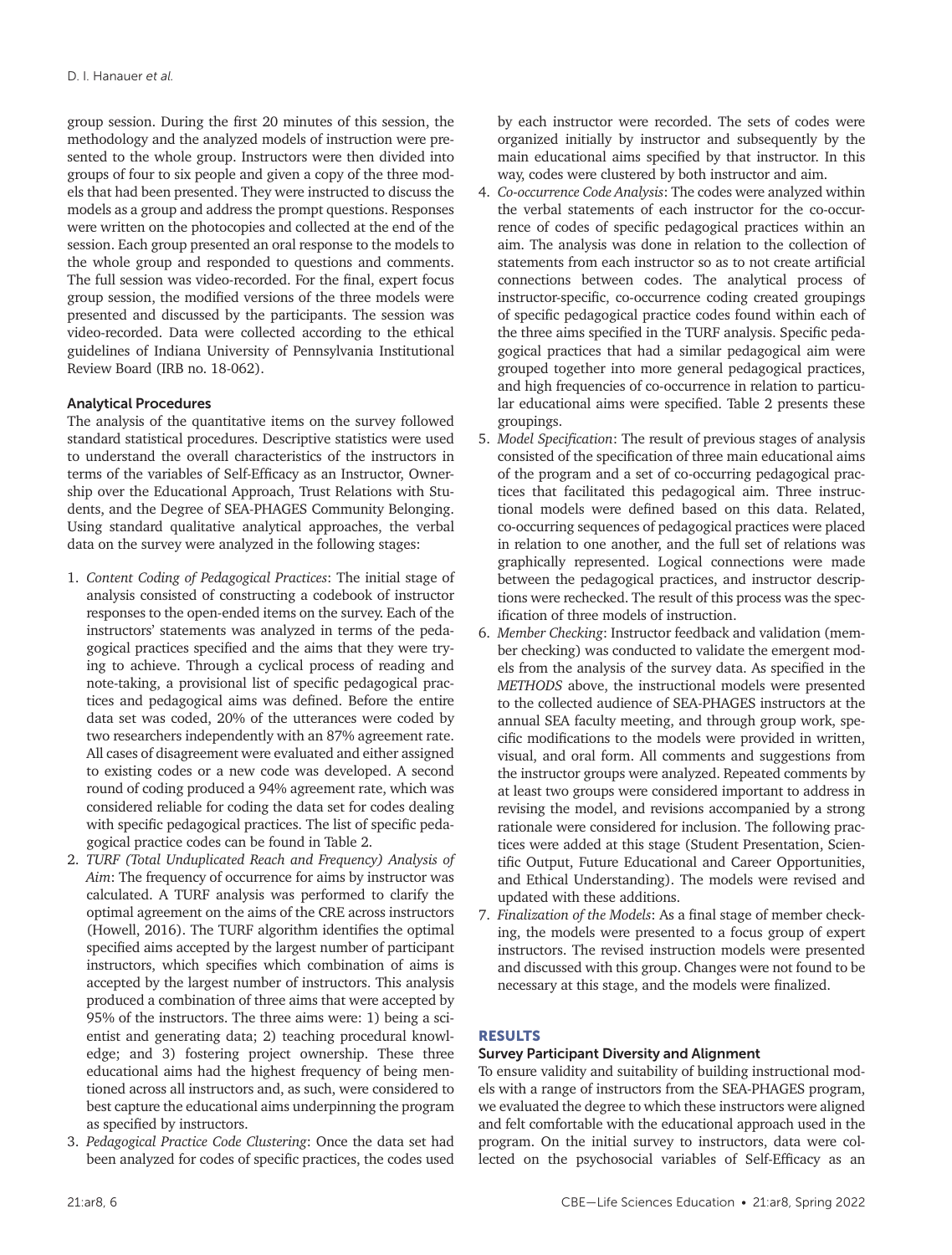| Provide scientific<br>A pedagogical practice in which back-<br>• Verbal explanation of scientific<br>• Procedure development<br>background for the technique being used<br>ground scientific information is<br>content<br>Reading of primary literature<br>provided to the student<br>Reference to lecture material<br>$\bullet$<br>Differentiation of CRE classes from<br>Explicit discussion of a A pedagogical practice in which the<br>Being a scientist and<br>specific characteristics of a CRE<br><b>CRE</b><br>traditional labs<br>generating data<br>(authentic research experience) are<br>Focus on the importance of generating<br>$\bullet$<br>explained to the student<br>authentic data<br>Positioning students as researchers and<br>$\bullet$<br>scientists<br>Allowing students to struggle with<br>Facing ambiguity<br>A pedagogical practice in which students<br>Being a scientist and<br>$\bullet$<br>are made to face failure, uncertainty,<br>ambiguity and uncertainty<br>generating data<br>Explaining that failure is a central part<br>and ambiguity in their scientific work<br>$\bullet$<br>of science and is to be expected<br>Holding back from providing quick<br>$\bullet$<br>answers<br>Modeling scientific<br>Thinking through problems with<br>A pedagogical practice in which the<br>Procedure development<br>$\bullet$<br>instructor models verbally for the<br>Being a scientist and<br>thinking<br>students<br>students the processes of thinking as a<br>Modeling the design, planning, and<br>generating data<br>$\bullet$<br>methodological components of an<br>scientist in relation to the issues or<br>problems they present in their ongoing<br>experiment<br>Critically thinking through and<br>research<br>$\bullet$<br>discussing the questions and issues<br>posed by student work<br>A pedagogical practice in which the<br>Provision and reading of the protocol<br>Protocols and training<br>Procedure development<br>$\bullet$<br>instructor presents, trains, and<br>Protocol practice and training<br>Fostering ownership<br>Supervision of the following of a<br>supervises students following a new<br>$\bullet$<br>protocol<br>protocol<br>A pedagogical practice in which the<br>Mentoring of individual students by<br>Being a scientist and<br>Mentorship<br>$\bullet$<br>instructor or a peer mentors an<br>instructor or teaching assistant<br>generating data<br>individual student during the research<br>Peer mentoring and problem solving<br>$\bullet$<br>Provision of specific individualized<br>process by providing individual<br>$\bullet$<br>guidance and problem solving<br>guidance in writing<br>Peer collaboration<br>A pedagogical practice that involves groups<br>Team or small-group assignments<br>Fostering ownership<br>Shared responsibility across the team<br>of students working together on their<br>$\bullet$<br>Shared discussion and support for<br>research<br>$\bullet$<br>success and challenges<br>A pedagogical practice designed to<br>Encouraging<br>Directing students to think<br>Being a scientist and<br>$\bullet$<br>independence<br>enhance the ability of students to work<br>independently<br>generating data<br>in students<br>independently as researchers<br>Asking students to problem solve<br>• Fostering ownership<br>$\bullet$<br>themselves<br>Positioning students as the decision<br>makers in their scientific work<br>Holding back from providing answers<br>A pedagogical practice designed to<br>Assigning specific work to be completed<br>Fostering ownership<br>Fostering personal<br>$\bullet$<br>enhance students' understanding of<br>Explaining the responsibility of<br>responsibility<br>their personal responsibility as<br>authentic scientific data<br>researchers<br>Monitoring regular reporting of<br>progress<br>Requiring clear and consistent<br>$\bullet$<br>documentation of research<br>Promoting personal reflection on the<br>research that has been conducted<br>A pedagogical practice designed to<br>Facilitating and recognizing the joy of<br>Encouraging<br>Being a scientist and<br>$\bullet$<br>enthusiasm<br>recognize success and encourage<br>discovery<br>generating data<br>Instructor enthusiasm<br>positive enthusiasm toward research<br>Course recognition of successes | Pedagogical practice | Definition | Associated educational aim |  |  |
|---------------------------------------------------------------------------------------------------------------------------------------------------------------------------------------------------------------------------------------------------------------------------------------------------------------------------------------------------------------------------------------------------------------------------------------------------------------------------------------------------------------------------------------------------------------------------------------------------------------------------------------------------------------------------------------------------------------------------------------------------------------------------------------------------------------------------------------------------------------------------------------------------------------------------------------------------------------------------------------------------------------------------------------------------------------------------------------------------------------------------------------------------------------------------------------------------------------------------------------------------------------------------------------------------------------------------------------------------------------------------------------------------------------------------------------------------------------------------------------------------------------------------------------------------------------------------------------------------------------------------------------------------------------------------------------------------------------------------------------------------------------------------------------------------------------------------------------------------------------------------------------------------------------------------------------------------------------------------------------------------------------------------------------------------------------------------------------------------------------------------------------------------------------------------------------------------------------------------------------------------------------------------------------------------------------------------------------------------------------------------------------------------------------------------------------------------------------------------------------------------------------------------------------------------------------------------------------------------------------------------------------------------------------------------------------------------------------------------------------------------------------------------------------------------------------------------------------------------------------------------------------------------------------------------------------------------------------------------------------------------------------------------------------------------------------------------------------------------------------------------------------------------------------------------------------------------------------------------------------------------------------------------------------------------------------------------------------------------------------------------------------------------------------------------------------------------------------------------------------------------------------------------------------------------------------------------------------------------------------------------------------------------------------------------------------------------------------------------------------------------------------------------------------------------------------------------------------------------------------------------------------------------------------------------------------------------------------------------------------------------------------------------------------------------------------------------------------------------------------------------------------------------------------------------------------------------------------------------------------------------------------------------------------------------------------------------------------------|----------------------|------------|----------------------------|--|--|
|                                                                                                                                                                                                                                                                                                                                                                                                                                                                                                                                                                                                                                                                                                                                                                                                                                                                                                                                                                                                                                                                                                                                                                                                                                                                                                                                                                                                                                                                                                                                                                                                                                                                                                                                                                                                                                                                                                                                                                                                                                                                                                                                                                                                                                                                                                                                                                                                                                                                                                                                                                                                                                                                                                                                                                                                                                                                                                                                                                                                                                                                                                                                                                                                                                                                                                                                                                                                                                                                                                                                                                                                                                                                                                                                                                                                                                                                                                                                                                                                                                                                                                                                                                                                                                                                                                                                             |                      |            |                            |  |  |
|                                                                                                                                                                                                                                                                                                                                                                                                                                                                                                                                                                                                                                                                                                                                                                                                                                                                                                                                                                                                                                                                                                                                                                                                                                                                                                                                                                                                                                                                                                                                                                                                                                                                                                                                                                                                                                                                                                                                                                                                                                                                                                                                                                                                                                                                                                                                                                                                                                                                                                                                                                                                                                                                                                                                                                                                                                                                                                                                                                                                                                                                                                                                                                                                                                                                                                                                                                                                                                                                                                                                                                                                                                                                                                                                                                                                                                                                                                                                                                                                                                                                                                                                                                                                                                                                                                                                             |                      |            |                            |  |  |
|                                                                                                                                                                                                                                                                                                                                                                                                                                                                                                                                                                                                                                                                                                                                                                                                                                                                                                                                                                                                                                                                                                                                                                                                                                                                                                                                                                                                                                                                                                                                                                                                                                                                                                                                                                                                                                                                                                                                                                                                                                                                                                                                                                                                                                                                                                                                                                                                                                                                                                                                                                                                                                                                                                                                                                                                                                                                                                                                                                                                                                                                                                                                                                                                                                                                                                                                                                                                                                                                                                                                                                                                                                                                                                                                                                                                                                                                                                                                                                                                                                                                                                                                                                                                                                                                                                                                             |                      |            |                            |  |  |
|                                                                                                                                                                                                                                                                                                                                                                                                                                                                                                                                                                                                                                                                                                                                                                                                                                                                                                                                                                                                                                                                                                                                                                                                                                                                                                                                                                                                                                                                                                                                                                                                                                                                                                                                                                                                                                                                                                                                                                                                                                                                                                                                                                                                                                                                                                                                                                                                                                                                                                                                                                                                                                                                                                                                                                                                                                                                                                                                                                                                                                                                                                                                                                                                                                                                                                                                                                                                                                                                                                                                                                                                                                                                                                                                                                                                                                                                                                                                                                                                                                                                                                                                                                                                                                                                                                                                             |                      |            |                            |  |  |
|                                                                                                                                                                                                                                                                                                                                                                                                                                                                                                                                                                                                                                                                                                                                                                                                                                                                                                                                                                                                                                                                                                                                                                                                                                                                                                                                                                                                                                                                                                                                                                                                                                                                                                                                                                                                                                                                                                                                                                                                                                                                                                                                                                                                                                                                                                                                                                                                                                                                                                                                                                                                                                                                                                                                                                                                                                                                                                                                                                                                                                                                                                                                                                                                                                                                                                                                                                                                                                                                                                                                                                                                                                                                                                                                                                                                                                                                                                                                                                                                                                                                                                                                                                                                                                                                                                                                             |                      |            |                            |  |  |
|                                                                                                                                                                                                                                                                                                                                                                                                                                                                                                                                                                                                                                                                                                                                                                                                                                                                                                                                                                                                                                                                                                                                                                                                                                                                                                                                                                                                                                                                                                                                                                                                                                                                                                                                                                                                                                                                                                                                                                                                                                                                                                                                                                                                                                                                                                                                                                                                                                                                                                                                                                                                                                                                                                                                                                                                                                                                                                                                                                                                                                                                                                                                                                                                                                                                                                                                                                                                                                                                                                                                                                                                                                                                                                                                                                                                                                                                                                                                                                                                                                                                                                                                                                                                                                                                                                                                             |                      |            |                            |  |  |
|                                                                                                                                                                                                                                                                                                                                                                                                                                                                                                                                                                                                                                                                                                                                                                                                                                                                                                                                                                                                                                                                                                                                                                                                                                                                                                                                                                                                                                                                                                                                                                                                                                                                                                                                                                                                                                                                                                                                                                                                                                                                                                                                                                                                                                                                                                                                                                                                                                                                                                                                                                                                                                                                                                                                                                                                                                                                                                                                                                                                                                                                                                                                                                                                                                                                                                                                                                                                                                                                                                                                                                                                                                                                                                                                                                                                                                                                                                                                                                                                                                                                                                                                                                                                                                                                                                                                             |                      |            |                            |  |  |
|                                                                                                                                                                                                                                                                                                                                                                                                                                                                                                                                                                                                                                                                                                                                                                                                                                                                                                                                                                                                                                                                                                                                                                                                                                                                                                                                                                                                                                                                                                                                                                                                                                                                                                                                                                                                                                                                                                                                                                                                                                                                                                                                                                                                                                                                                                                                                                                                                                                                                                                                                                                                                                                                                                                                                                                                                                                                                                                                                                                                                                                                                                                                                                                                                                                                                                                                                                                                                                                                                                                                                                                                                                                                                                                                                                                                                                                                                                                                                                                                                                                                                                                                                                                                                                                                                                                                             |                      |            |                            |  |  |
|                                                                                                                                                                                                                                                                                                                                                                                                                                                                                                                                                                                                                                                                                                                                                                                                                                                                                                                                                                                                                                                                                                                                                                                                                                                                                                                                                                                                                                                                                                                                                                                                                                                                                                                                                                                                                                                                                                                                                                                                                                                                                                                                                                                                                                                                                                                                                                                                                                                                                                                                                                                                                                                                                                                                                                                                                                                                                                                                                                                                                                                                                                                                                                                                                                                                                                                                                                                                                                                                                                                                                                                                                                                                                                                                                                                                                                                                                                                                                                                                                                                                                                                                                                                                                                                                                                                                             |                      |            |                            |  |  |
|                                                                                                                                                                                                                                                                                                                                                                                                                                                                                                                                                                                                                                                                                                                                                                                                                                                                                                                                                                                                                                                                                                                                                                                                                                                                                                                                                                                                                                                                                                                                                                                                                                                                                                                                                                                                                                                                                                                                                                                                                                                                                                                                                                                                                                                                                                                                                                                                                                                                                                                                                                                                                                                                                                                                                                                                                                                                                                                                                                                                                                                                                                                                                                                                                                                                                                                                                                                                                                                                                                                                                                                                                                                                                                                                                                                                                                                                                                                                                                                                                                                                                                                                                                                                                                                                                                                                             |                      |            |                            |  |  |

| TABLE 2. Codebook of pedagogical practices and associated educational aims |  |  |  |  |  |
|----------------------------------------------------------------------------|--|--|--|--|--|
|----------------------------------------------------------------------------|--|--|--|--|--|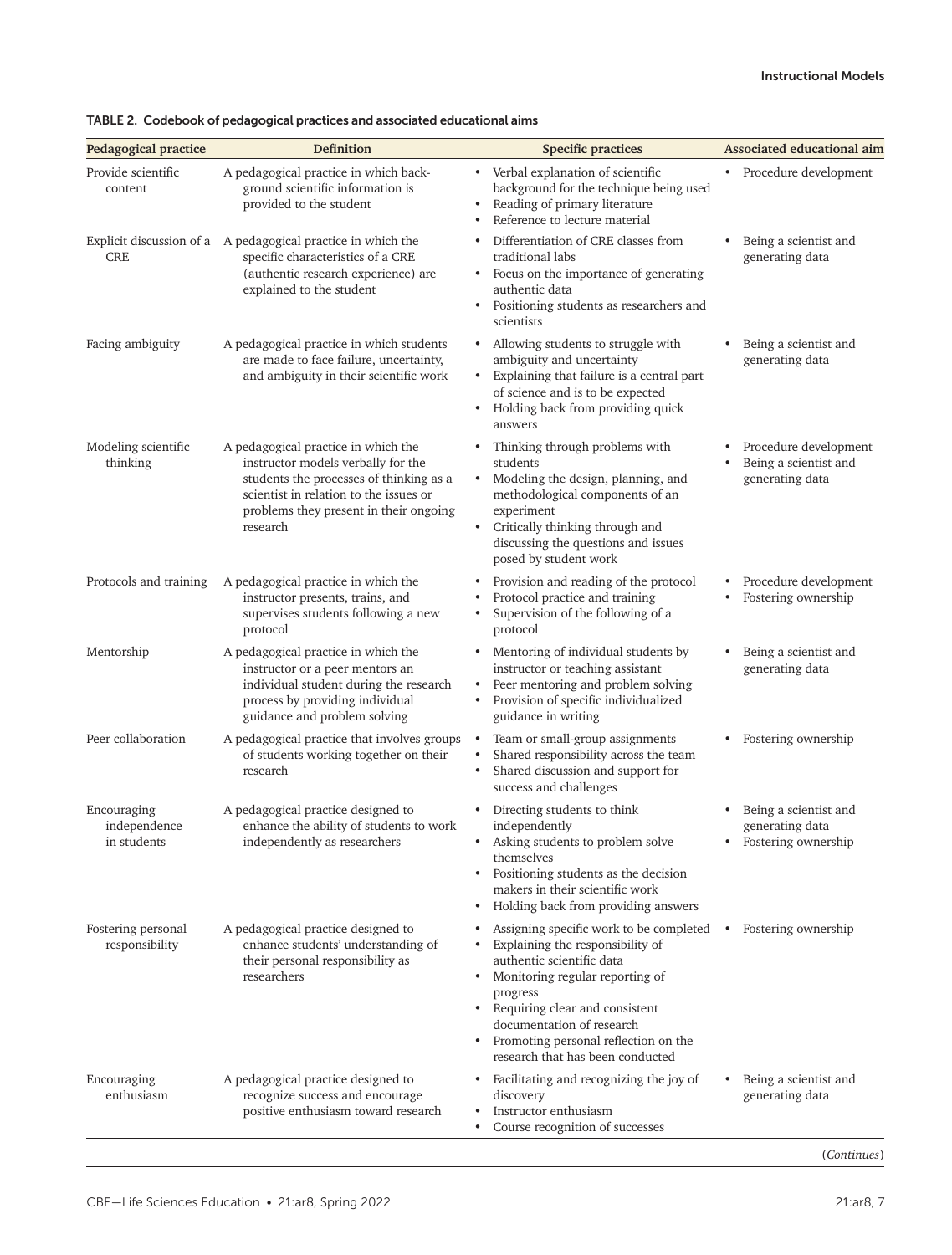#### TABLE 2. Continued

| <b>Pedagogical practice</b>                       | <b>Definition</b>                                                                                                 | <b>Specific practices</b>                                                                                                                                                                       | Associated educational aim                                      |
|---------------------------------------------------|-------------------------------------------------------------------------------------------------------------------|-------------------------------------------------------------------------------------------------------------------------------------------------------------------------------------------------|-----------------------------------------------------------------|
| Documentation of<br>scientific practice           | A pedagogical practice involving the<br>documentation of the research of the<br>students                          | Lab notebook documentation<br>Notebook discussion<br>$\bullet$<br>Notebook checking<br>$\bullet$                                                                                                | • Procedure development                                         |
| Student presentation                              | A pedagogical practice involved in creating<br>situations in which the students present<br>their ongoing research | Lab notebook meeting with other<br>students present<br>Poster session for the presentation of<br>outcomes<br>Conference participation                                                           | Being a scientist and<br>generating data<br>Fostering ownership |
| Scientific output                                 | This code relates to the actual scientific<br>output of an authentic research activity.                           | Specific products of research (such as<br>an isolated phage, electron microscopy,<br>annotated genome)                                                                                          | Procedure development                                           |
| Future educational<br>and career<br>opportunities | This code relates to the discussion of<br>short- and long-term future educational<br>and career opportunities.    | Discussion of graduate school,<br>$\bullet$<br>internships, and related science careers<br>Facilitating future options for scientific<br>$\bullet$<br>development through instructor<br>network | Fostering ownership                                             |
| Ethical understanding                             | This code relates to the discussion of<br>ethical issues during course lab time<br>with students                  | Discussion of ethics of research<br>Discussion of integrity in research<br>$\bullet$                                                                                                            | Fostering ownership                                             |
| Encouraging<br>perseverance                       | This code relates to the encouragement a<br>faculty member provided during lab<br>work                            | Helping students overcome short-term<br>frustrations<br>Providing support during difficult<br>periods                                                                                           | Being a scientist and<br>generating data                        |

Instructor, Ownership over the Educational Approach, Trust Relations with Students, and the Degree of Community Belonging. As can be seen in Table 3, the instructors who completed the survey have very high levels of belief in their abilities as CRE instructors, strongly agree with the educational approach, have positive trust relations with their students, and have a sense of belonging to the educational community of the SEA-PHAGES program.

For evaluation of the representativeness of the set of instructors who participated in constructing the models of CRE instruction, the outcomes of their students on the PITS survey (Hanauer *et al.*, 2016) was compared with the program-wide and multiyear data set of student outcomes. The *z*-score comparisons between the means of the multiyear sample  $(n =$ 22,492) and student outcomes from the instructors who participated in the survey ( $n = 5564$ ) are between 0 and 0.06, indicating that the student outcomes for the participant instructors are very close to the averages for the SEA-PHAGES program.

Taken together, these comparisons suggest that instructors who participated in this study are valid informants for building models of instruction, because they are confident in their instructional abilities, are aligned with the program, and can produce student outcomes very close to program outcomes.

# Aims and Pedagogical Practices of SEA-PHAGES CRE Instruction

The primary goal of this study was to describe the instructional practices of the SEA-PHAGES program. To accomplish this, we first determined the main educational aims of the SEA-PHAGES program as understood and accepted by the largest number of its instructors. Using TURF analysis of instructor responses to an open-ended survey, three aims that had the highest frequency of mention across all instructors and were shared by 95% of the instructors were identified. They consist of 1) being a scientist and generating data; 2) procedural knowledge; and 3) fostering ownership. These three aims are considered to best capture the underpinning aims of the SEA-PHAGES program as defined by its instructors.

To then uncover the set of pedagogical practices that instructors use to achieve their educational aims, we analyzed survey responses for the co-occurrence of pedagogical practices by both instructor and educational aim. Related, co-occurring pedagogical practices were then placed in relation to one another, and the full set of relations for each aim was graphically represented as a model of CRE instruction. Logical connections were drawn as lines between the pedagogical practices within each model, and these emergent models and connections were then checked, modified, and validated through an iterative process with SEA-PHAGES instructors. The three resulting models of CRE instruction and the relationships between pedagogical practices within each model are presented and described in the following sections.

## Model 1: Being a Scientist and Generating Data

The pedagogical aim of supporting students to be a scientist and generate data is at the core of authentic research experiences as a STEM educational approach. As this educational approach is potentially different from other educational approaches to which many students may be accustomed, the pedagogical practices that support this aim are therefore centered around equipping students with the mindset and tools to engage productively with authentic research. These pedagogical practices, as described here and in Figure 1, can be grouped into three discernible stages.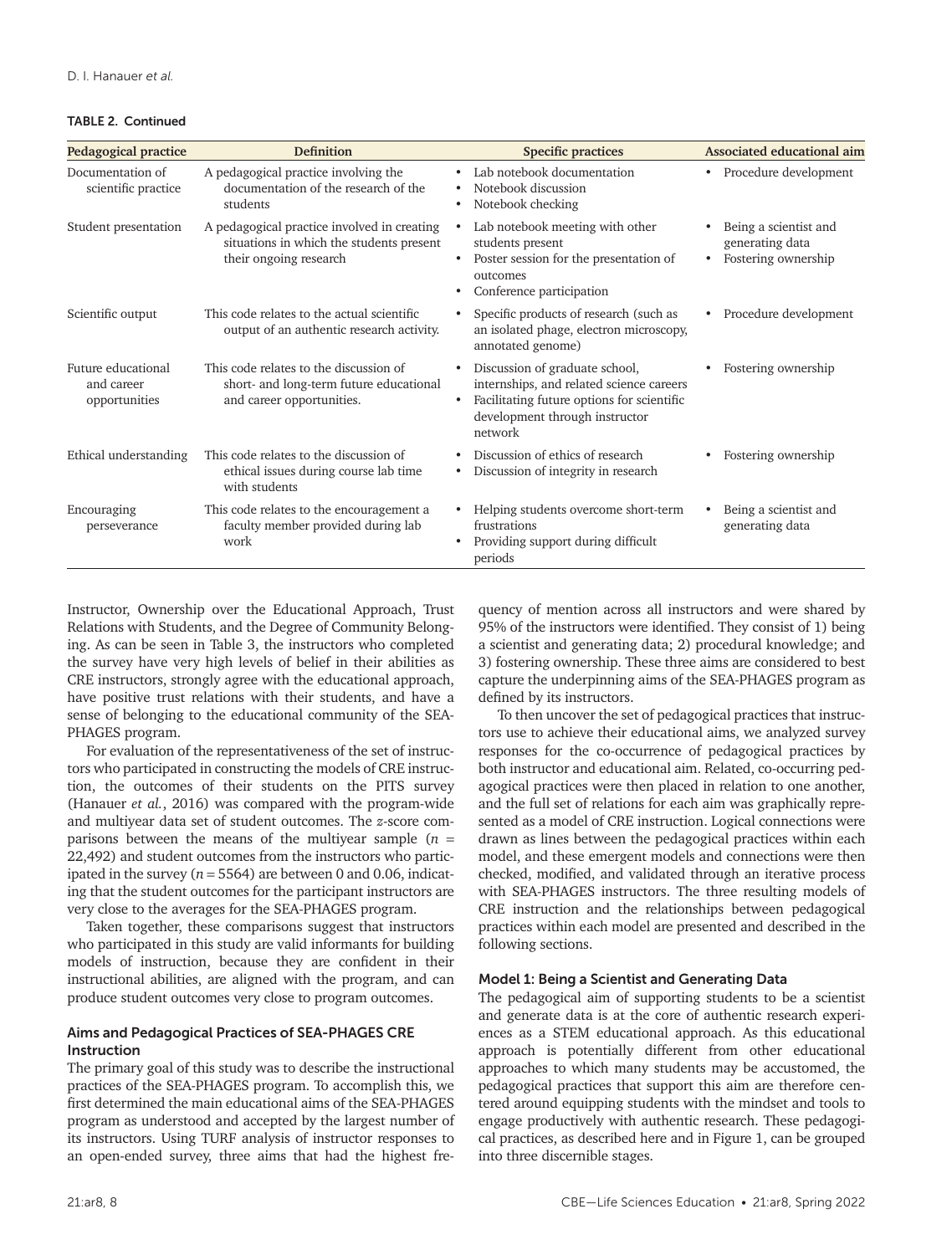# TABLE 3. Descriptive statistics for instructor psychosocial variables

| <b>Item factor</b>                                                                                        |              |      |           |        |                |         |  |
|-----------------------------------------------------------------------------------------------------------|--------------|------|-----------|--------|----------------|---------|--|
| Instructor variables (7-point scale; 7 = strongly agree)                                                  | loadings     | Mean | <b>SD</b> | Median | Minimum        | Maximum |  |
| Self-efficacy as an instructor                                                                            |              | 6.68 | 0.45      | 7      | 5.25           | 7       |  |
| I know how to explain scientific procedures relevant to this course.                                      | $-0.89$      |      |           |        |                |         |  |
| I know how to explain scientific concepts relevant to this course.                                        | $-0.82$      |      |           |        |                |         |  |
| I have adequate levels of scientific knowledge to be able to confidently<br>teach this laboratory course. | $-0.73$      |      |           |        |                |         |  |
| I know appropriate teaching strategies and approaches in order to teach<br>this laboratory course.        | $-0.68$      |      |           |        |                |         |  |
| Ownership over educational approach                                                                       | 0            | 6.62 | 0.44      | 6.75   | 5              | 7       |  |
| I think that students are positively engaged in this course.                                              | 0.99         |      |           |        |                |         |  |
| I believe that the way this course is designed is most suitable for the<br>aims of this course.           | 0.88         |      |           |        |                |         |  |
| I am confident that the design of this course is of value to the student's<br>science education.          | 0.81         |      |           |        |                |         |  |
| This course reflects what I learned about effective scientific inquiry<br>teaching.                       | 0.81         |      |           |        |                |         |  |
| Trust relations with students                                                                             | $\mathbf{0}$ | 6.35 | 0.47      | 6.37   | 5.13           | 7       |  |
| It's important to me to understand what my students' educational<br>goals are.                            | 0.68         |      |           |        |                |         |  |
| I truly care about my students' educational welfare.                                                      | 0.61         |      |           |        |                |         |  |
| I'm confident that my students would say that I "get" them.                                               | 0.43         |      |           |        |                |         |  |
| Degree of community belonging                                                                             | $\Omega$     | 5.9  | 0.91      | 6.14   | $\overline{2}$ | 7       |  |
| I feel that I belong in the SEA-PHAGES community.                                                         | 0.78         |      |           |        |                |         |  |
| I see myself as a phage-biologist                                                                         | 0.57         |      |           |        |                |         |  |
| I believe that my work contributes to the SEA-PHAGES community.                                           | 0.58         |      |           |        |                |         |  |
| The SEA-PHAGES community supports my pedagogical work.                                                    | 0.58         |      |           |        |                |         |  |
| Membership in the SEA-PHAGES community has added value to my<br>professional identity.                    | 0.62         |      |           |        |                |         |  |



FIGURE 1. Being a scientist and generating data. Model presents co-occurrence relationships between coded verbal responses to survey items followed by member checking for validity. Lines represent co-occurring verbal codes within instructor statements concerning the instructional aim of being a scientist and generating data. The size of the box represents the number of related instructional practices. The model reveals the central role of ambiguity and uncertainty in CRE instruction and role of a series of instructor activities to alleviate, contextualize, and address this aspect of the CRE laboratory.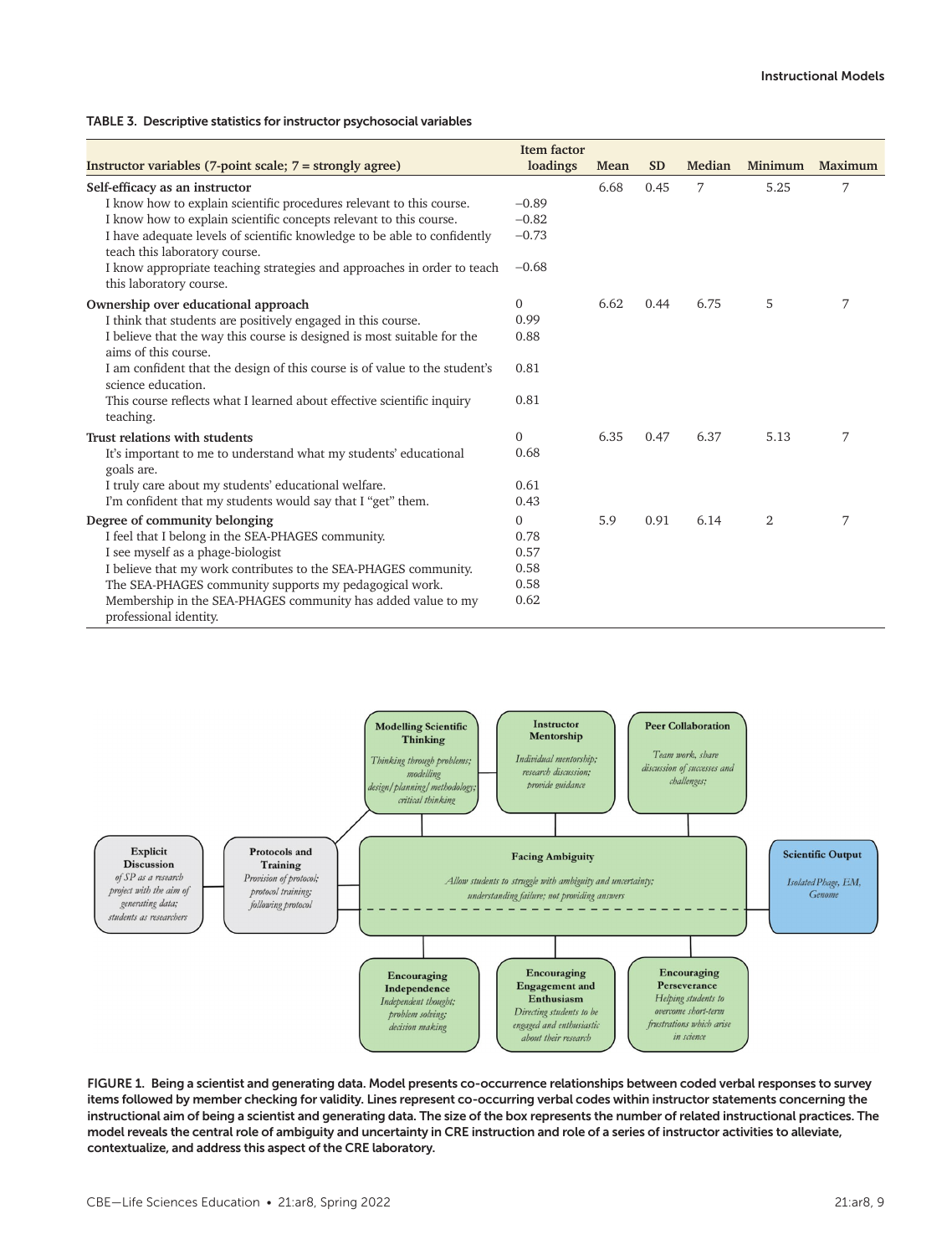|                                                                  | <b>Project ownership</b> | <b>Project ownership</b> |               | <b>Science</b> | <b>Scientific</b> |                   |
|------------------------------------------------------------------|--------------------------|--------------------------|---------------|----------------|-------------------|-------------------|
|                                                                  | content                  | emotion                  | Self-efficacy | identity       | community values  | <b>Networking</b> |
| Multiyear SEA-PHAGES student 3.68 (1.04)<br>outcomes (2015-2020) |                          | 3.55(1.11)               | 3.92(1.06)    | 3.65(1.14)     | 4.84(1.41)        | 3.4(1.19)         |
| Student outcomes from<br>instructor participants                 | 3.62(1.13)               | 3.48(1.19)               | 3.85(1.15)    | 3.61 (1.24)    | 4.76(1.53)        | 3.4(1.26)         |
| z-score comparison                                               | 0.05                     | 0.05                     | 0.06          | 0.03           | 0.05              | 0.0               |

TABLE 4. Mean, SD, and *z*-score for multiyear (2015–2020) SEA-PHAGES student outcomes (*n* = 22,492) and survey participant instructor student outcomes (*n* = 5564)

The first stage involves positioning students to be active participants in a research community. The model describes two pedagogical practices for doing so. The first involves equipping students with an understanding of their role and position as student-researchers within the context of a larger scientific community. This is achieved through explicit discussion with students about the importance of what they are doing, the ways in which their work interacts with the scientific community, and the resulting high bar required for the quality of their work (Table 2, "Explicit discussion of a CRE").

The second approach involves providing students with the primary tools to begin conducting research. Here, students are trained to implement research protocols (Table 2, "Protocols and training"). Importantly, the learning and usage of specific protocols occur in response to the needs of their research at a given juncture. Thus, the learning of a protocol is not an abstract activity for future reference (as in some lab course designs), but rather is tied to a specific scientific output that the student needs to generate at a particular time during the course. These two pedagogical practices—explicit discussion and protocols and training—interact to support a deep understanding of the protocol and the need to perform the protocol appropriately so that students understand that the protocol is designed to produce authentic scientific data that will be used by other scientists. This is exemplified in the following instructor statements: "At the beginning of the semester, I explain the goals (as I see them) clearly and communicate the cutting-edge nature of this enterprise" and "I run my classes as 'research groups,' so that nearly everything we do is in service to increasing our understanding or moving forward of the research."

As student-researchers begin to engage with research protocols, we enter the second and central stage of this instructional model, which deals directly with students facing ambiguous or unanticipated research outcomes inherent to authentic research (Table 2, "Facing ambiguity"). Instructors allow for situations in which a student is unsure of how to continue or faces an undesired research outcome, both natural aspects of science. However, given that this nature of science is not necessarily known or appreciated by a student-researcher and can therefore be difficult to contend with, the instructor contextualizes these outcomes and provides students the means to manage them.

As seen in Figure 1, SEA-PHAGES instructors describe two types of approaches for this. One approach involves a series of psychological dispositions and mindsets that include encouraging independence of thinking, perseverance, and engagement with and enthusiasm for their research. These are captured in the following quotes by instructors: "At the start of each lab class I ask the students to tell me what they are doing today, to encourage independence, rather than dependence on instructors" and "I praise and encourage every success, as well as their efforts so that they do not become discouraged."

The second approach to help students manage ambiguity involves supportive and instructional frameworks. Here, instructors can promote peer collaborations so that students can share their expertise, skills, and knowledge to advance their research together, or the instructor can provide direct guidance and discussion for an individual student (Table 2, "Mentorship"). The latter is done by modeling the practice of scientific thinking (Table 2, "Modeling scientific thinking"). Modeling scientific thinking in the context of resolving an issue faced by students can promote their internalization of scientific thinking and thereby not only provide them the means to solve future issues but also the agency to move their ongoing research forward. Once students are able to manage the ambiguity they face, instructors can then engage students in the third stage of this model, in which scientific outputs that are valuable to the scientific community are actually produced. The specific scientific outputs will depend on the actual scientific inquiry being conducted. In the case of the SEA-PHAGES program, these include outcomes such as genome annotations submitted to GenBank.

# Model 2: Teaching Procedural Knowledge

The pedagogical aim of teaching procedural knowledge is at the core of actualizing authentic research, because without procedural knowledge, science cannot be conducted. The pedagogical practices of this second model bolster an aspect of the first model—the teaching of protocols—so that a student can engage with protocols as a responsible, problem-solving, and decision-making student-researcher. The pedagogical practices for this aim, as described here and in Figure 2, can also be grouped into three discernible stages.

The first stage involves the provision of scientific background for the experimental technique being taught (Table 2, Content Information). Importantly, this precedes teaching a student to use a protocol. The aim of this scaffolding is for students to be able to contextualize a procedure when it is taught and thereby avoid blindly following a protocol without really understanding what is happening from a scientific perspective. This is achieved through explicit instruction, discussion, and the reading of primary literature, and is exemplified by the following instructor statements: "I encourage my students to think through the methods for finding bacteriophages before I ever give them the protocols. This enhances their active learning by encouraging discussion and thought, rather than simply following instructions" and "My students also read primary scientific literature. I found a nice and relatively easy to read paper on phage therapy being used to treat coral disease. They follow the same basic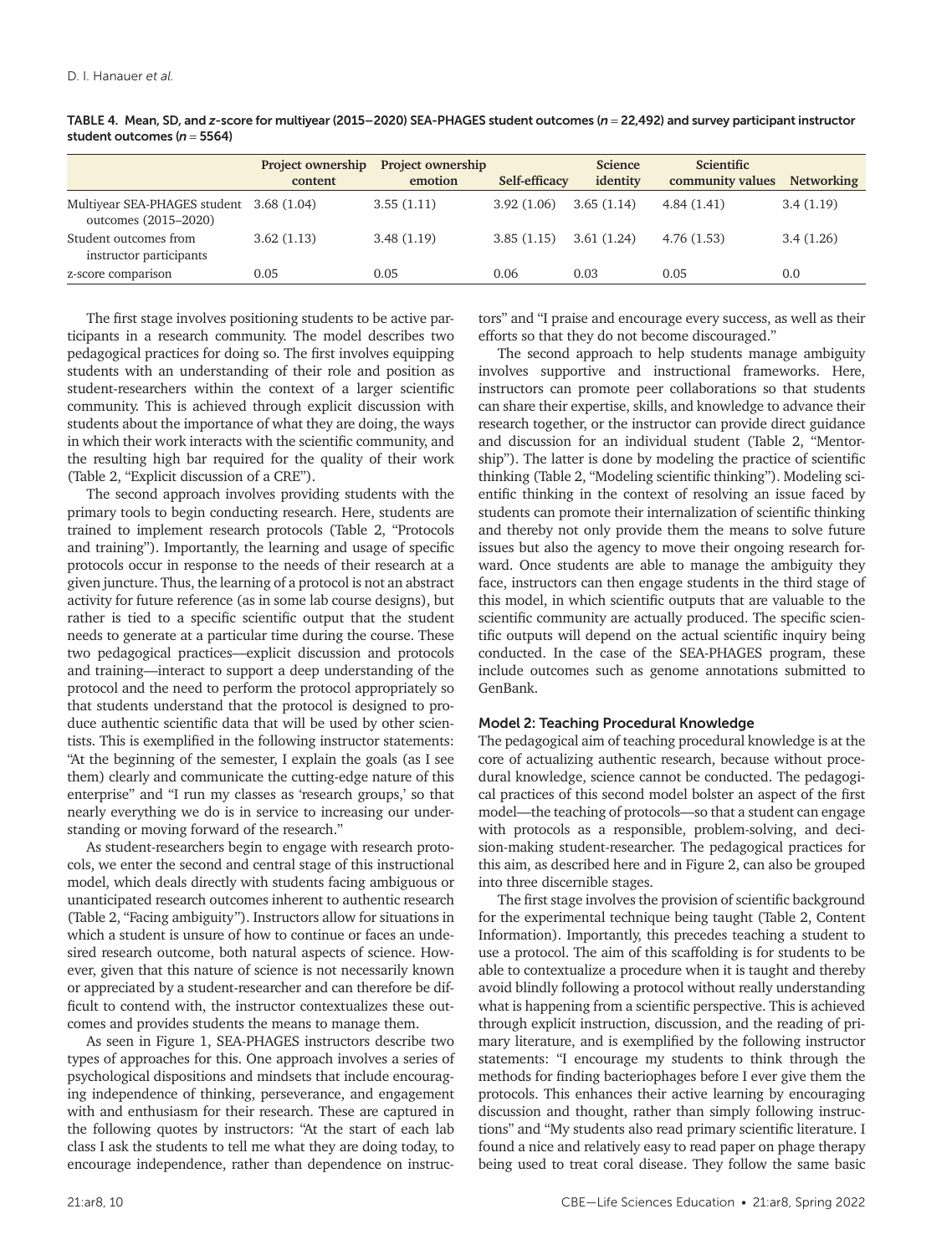

FIGURE 2. A model of procedural knowledge instruction. Model presents co-occurrence relationships between coded verbal responses to survey items followed by member checking for validity. Lines represent co-occurring verbal codes within instructor statements concerning the aim of procedural knowledge instruction. The size of the box represents the number of related instructional practices. The model reveals the broader context within which protocols are taught in a CRE, specifying the importance of scientific background, modeling scientific thinking, and documentation in developing student understanding and use of scientific protocols.

protocols as the students carry out, so they're not as intimidated by the Materials and Methods section."

Once the student has sufficient content knowledge to understand a protocol, we enter the second stage, in which a student is taught to both use a protocol (Table 2, "Protocols and training") and think as a scientist (Table 2, "Modeling scientific thinking"). The interaction between these three pedagogical practices—teaching content information, teaching protocols, and modeling scientific thinking—positions a student to be an independent researcher; a student will not only carry out a protocol, but will also be able to interpret the results, even when the results are ambiguous or unexpected; to problem solve; and to be the decision maker in relation the research that is being conducted. This positioning of students as independent researchers is exemplified by the way one instructor describes his interactions with students: "When they have questions, especially questions like, 'What does this (result) mean?' or 'So now what do we do?' I try to respond with my own questions, rather than answers. I try to get them to do the thinking, rather than me."

In conjunction with promoting independence, being taught to properly document their research positions students to be responsible for their research (Table 2, "Documentation of scientific practice"). The usage of the notebook is described by one instructor in the following way: "We strive to help students understand that a notebook is far more than a collection of protocol steps. That it should, instead, tell the entire story of their experiment—explain their purpose and how the experiment works, record any modifications to the protocol, and thorough recording of primary data and their analyses." This documentation process is therefore also an additional opportunity for students to exercise scientific thinking and to converse with the instructor and other peer student-researchers.

In the third stage, scientific output is generated that, as with other aspects of learning procedural knowledge, is contextualized in relation to the protocol, the science that underpins it, and the way a scientist would interpret the results.

### Model 3: Fostering Project Ownership

Project ownership—the sense of the personal significance of the research being conducted—has been shown to be a feature that differentiates authentic research experiences from traditional laboratory courses (Hanauer and Dolan, 2014) and to promote the persistence of students in the sciences. The pedagogical practices for fostering project ownership are centered around promoting in students a sense of agency and personal responsibility to their research, to themselves, and to the larger scientific community. These pedagogical practices, as described here and in Figure 3, can be grouped into three different stages.

The first stage of fostering project ownership begins with teaching a scientific protocol (Table 2, "Protocols and training"). This starting point is not arbitrary, because an actual ability to perform the science itself is required in order to be involved and engaged with, and to have ownership over, the research. This is principally an issue of self-efficacy and is exemplified by these instructor statements: "By having each student isolate a phage, characterize it, name it and see an image via electron microscopy, students get the feeling of ownership and contribution to the greater scientific community" and "Beyond all else, instilling beginning students with the confidence that they too can 'do science' establishes trust and mutual respect that leads to project ownership and success."

Once a student has the means to actively engage in research, we enter the second stage, in which project ownership is fostered by making the students personally responsible for their research (Table 2, "Fostering personal responsibility"). One instructor stated the following: "I give the students as much control and ownership of their experiment as possible, and make them responsible for it as well. I tell them how to do the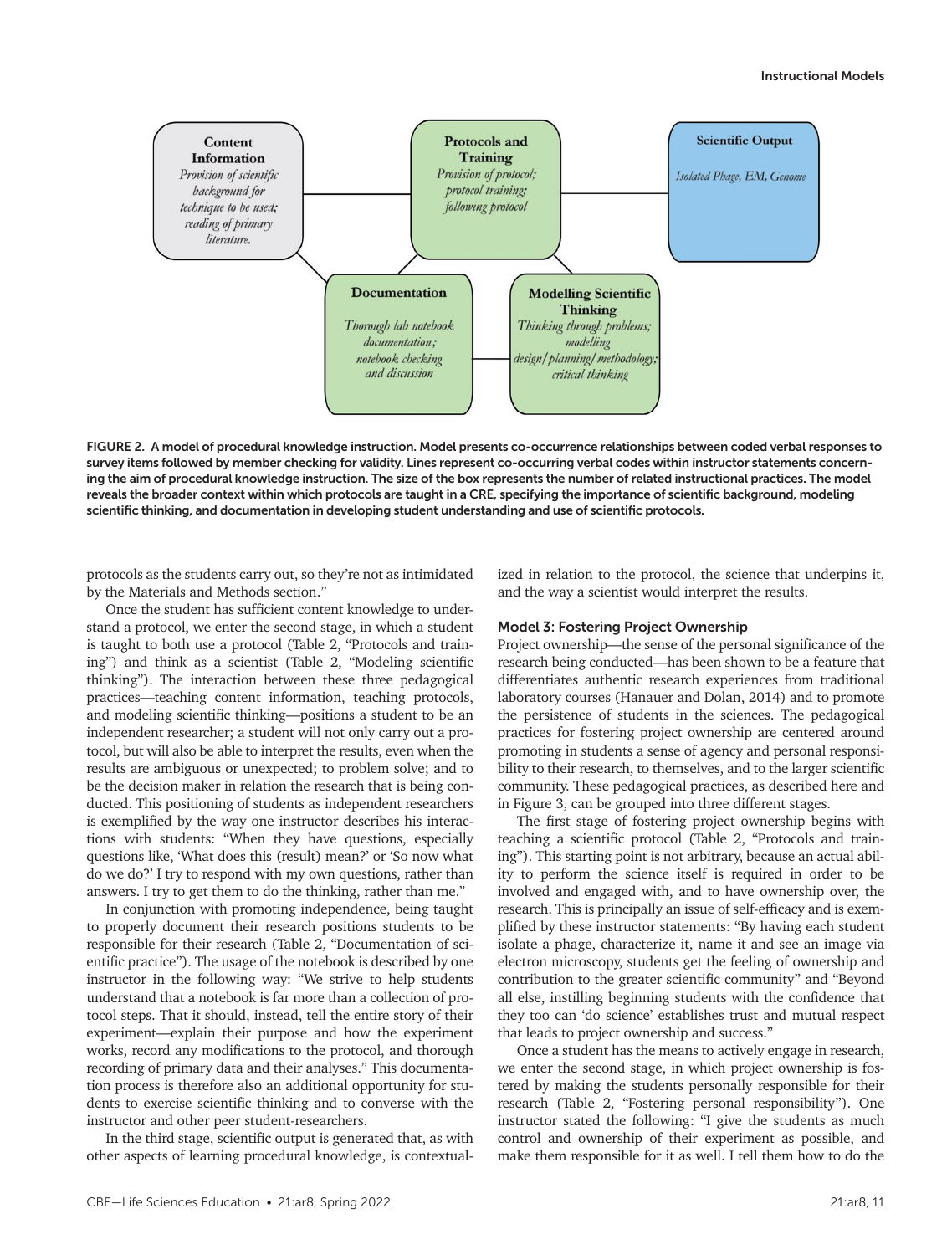

FIGURE 3. A model of fostering project ownership. Model presents co-occurrence relationships between coded verbal responses to survey items followed by member checking for validity. Lines represent co-occurring verbal codes within instructor statements concerning the aim of fostering project ownership. The size of the box represents the number of related instructional practices. The model situates the development of project ownership within the learning of specific protocols followed by a series of instructor practices that encourage and support personal responsibility, peer collaboration, and shared research presentation.

protocols, of course, and provide the materials, but then, essentially, we provide lab space for them for fourteen weeks, all day, every day, only interrupted by the scheduled meeting times of the class." This responsibility is reinforced through several other pedagogical approaches. In one approach, the student's responsibility is grounded through an understanding of the ethical aspects of conducting research such as the importance of integrity, honesty, and transparency (Table 2, "Ethical understanding"). In another approach, the student's personal responsibility is bolstered through the explicit positioning of the student as an independent thinker (Table 2, "Encouraging independence in students"). Allowing and promoting the process of independent thought, problem solving, and decision making in relation to their research, gives students agency to be personally responsible for their research. One instructor stated: "I encourage them to evaluate their results, to discuss them with their peers, and then to present them to me. I don't ever tell them what they should do next—instead I help them to work through the pros and cons of the various options before them, and encourage them to test out their ideas. When the results are in, I encourage them to evaluate them critically, and then to repeat the thought process."

As students become more personally responsible for their own research, we then enter the third stage, in which a number of pedagogical practices are implemented to support students as they manage that responsibility. With regard to the more anxiety-ridden aspects of having personal responsibility over one's research, the instructor can help by emphasizing the positive aspects of doing research (Table 2, Encouraging Engagement and Enthusiasm). One instructor stated: "I take time to get to know my students and provide them a tremendous amount of support and encouragement. I bring enthusiasm as well as compassion to my class/lab." Instructors can also promote teamwork (Table 2, "Peer collaboration") that requires shared and reciprocal responsibility of (or by) the team members. Personal responsibility can be further enhanced by relating the ongoing research process to future outcomes for a student's own career. In the medium term, this can be in the form of presenting personal research to other people in the form of a final course poster session, data publication, research article participation, or conference participation (Table 2, "Student presentation"). In the longer term, participation in a research experience can provide important insight, skills, and experience that may be important for future career goals, such as graduate school and a science-related career (Table 2, "Future educational and career opportunities"). For students, having responsibility over their research also involves having responsibility over their educations and futures.

## Summary of Relations between CRE Instructional Models

The research presented here describes CRE instruction in terms of three interrelated models. The first model—being a scientist and generating data—is focused on a set of instructional practices that support students while they handle the ambiguity and uncertainty of the scientific process in order to produce scientifically valuable output. The second and third models develop the first model by explicating the teaching of protocols in order to generate data and fostering underpinning aspects of being a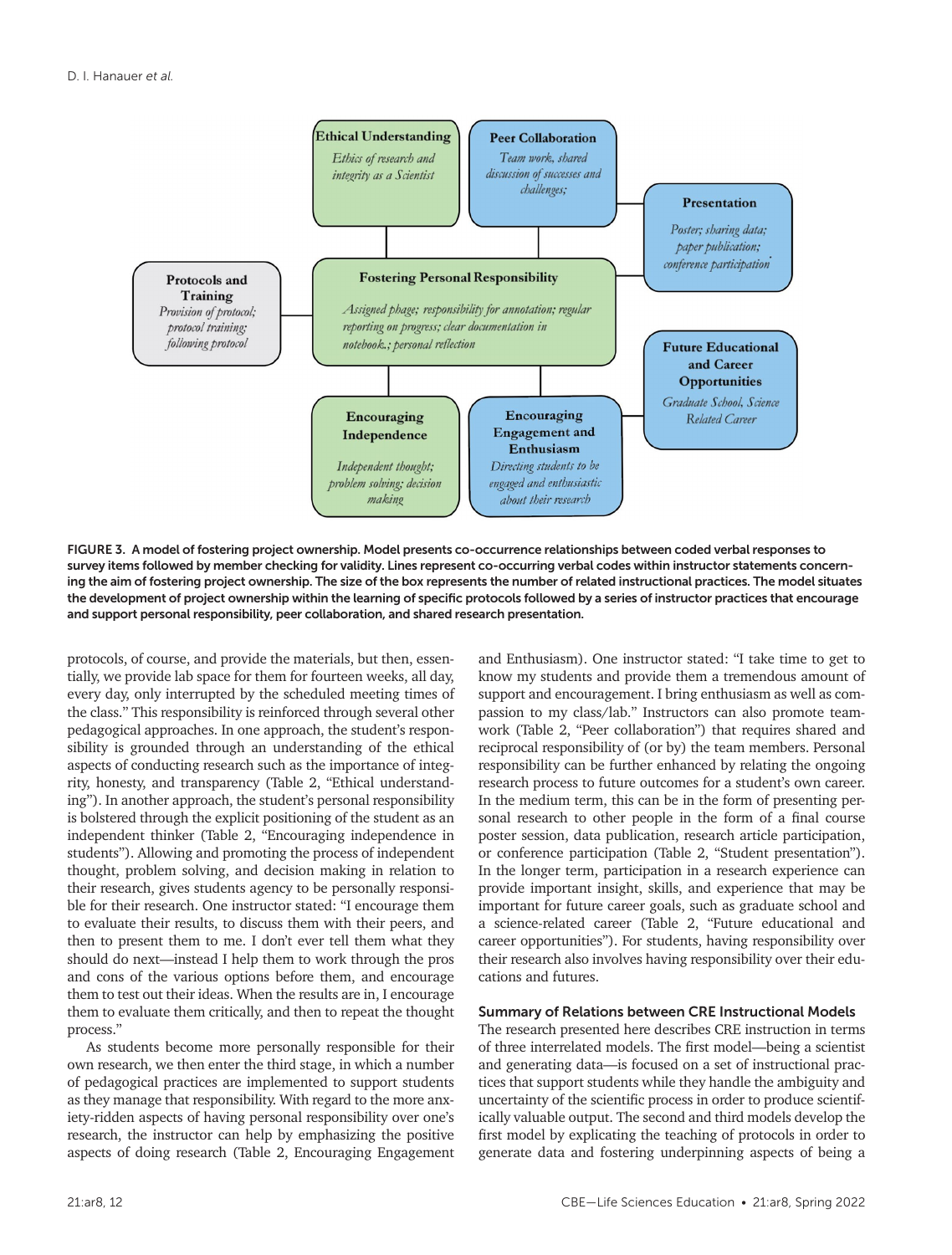scientist, respectively. While all three models can be seen as distinct instructional models fulfilling specific CRE-related educational aims, all three are connected to the larger aim of helping students to perform as novice scientists who produce usable scientific output.

# DISCUSSION AND CONCLUSIONS

Prior research on CREs has tended to focus on the definitional aspects of a CRE (Hanauer *et al.*, 2006, 2012, 2016, 2017; Hanauer and Dolan, 2014; Graham *et al.*, 2013; Auchincloss *et al.*, 2014; Hernandez *et al.*, 2018) and student outcomes (Russell *et al.*, 2007; Jordan *et al.*, 2014; Hanauer *et al.*, 2017; Hernandez *et al.*, 2018). Less has been said about the characteristics of the pedagogy used in this educational approach. The aim of this paper is to characterize the pedagogy of CRE teaching through the modeling of instructors' statements about how they teach. The results of this study suggest that three interrelated instructional models describe the specific components of CRE inquiry teaching. These models describe how to facilitate the process of being a scientist and generating scientific data and ways of teaching procedural knowledge and fostering project ownership.

A summary of the models and the data presented in this study suggests three underpinning features that characterize CRE pedagogy. The first feature is inherent to the design of a CRE and consists of the centrality of an active research agenda that directs the content and outcomes of the course. When the implementation of scientific research with needed scientific outputs directs the work of student-researchers, then many aspects of the laboratory course need to adapt to the procedural variability of authentic science. There is a degree of uncertainty related to timing, outcomes, and course development that needs to be addressed. The second feature that characterizes this form of pedagogy emerges from the first. Because the aim is to contribute to an active research agenda, and this causes a degree of uncertainty, a range of additional pedagogical supportive practices need to be implemented by the instructor. Instructors need to provide encouragement, foster perseverance, support peer work, model scientific thinking, and mentor students as they work through the research they are doing. These interventions are ongoing and timed in response to contingencies that emerge in the scientific research itself. The third feature is tied to both the first and the second features summarized here and consists of a change in the relationship between the instructor and the student. Because both the student-researcher and instructor are involved in the same research agenda, their relationship is characterized by shared interest in producing scientifically valuable outputs. As such, instructors encourage and support students' personal responsibility, independence, and ownership over the research and, at the same time, situate students' work within their own research and that of the scientific community. Together, the students and the instructor move the field of science forward.

The pedagogy presented here reveals differences in the relations between instructor, student, and course work in a CRE compared with a traditional laboratory course. The traditional laboratory course is defined by a structured environment for both student and instructor, in which the expectations of course timing, course content, and procedural outcomes are predetermined (Tamir, 1977; Tamir and Lunetta, 1978; Domin, 1999;

Weaver *et al.*, 2008) and the pedagogy involves explicit instruction, demonstration, and hands-on implementation of a set of defined experiments with defined outcomes (Tamir, 1977). As a result, the core set of relations between instructor and student are those of expert and novice, and while the student's work might be consequential from an educational perspective, it has no scientific value in itself. This is very different from what is described for CRE pedagogy in this study. The instructor is a mentor and a guide; the student is an independent responsible researcher; the research is real and reported to the scientific community. Teaching in a CRE requires a different set of positions for the instructor, student, and scientific output. We hypothesize that these different positions are central to the positive outcomes observed for students participating in CREs.

The pedagogy presented here has implications for instructors and institutions new to CREs. CRE pedagogy has specific qualities that may make it different from the pedagogy of other undergraduate science courses. The CRE approach counters more traditional beliefs in a structured knowledge hierarchy within which scientific research can only be conducted at higher educational levels. These beliefs often inform the design of early-career laboratory courses and create labs designed to help students learn procedures in a controlled way without facing the difficulties and uncertainties of the authentic scientific process. CRE pedagogy, on the other hand, parallels the pedagogy of graduate science education, in that both are rooted within the context of doing science and involve cognitive, conceptual, and emotional facilitation to manage the uncertainties of the scientific process and to be productive as a scientist. Undergraduate science educators are likely already familiar with this form of pedagogy from their own graduate educations, with a subset additionally engaged in teaching graduate students. Key, then, to supporting instructors as they adopt and implement CRE pedagogy, are an institutional or departmental mindset and culture that promote the integration of undergraduate teaching with research, so that the scientific process is both authentic and a fundamental component of undergraduate science education, and that encourage instructors to leverage their graduate training experience and their researcher identity to inform their teaching. The models and data presented here provide a framework to support discussions regarding how to best teach a CRE.

There are limitations to the current study. The core data set used to produce the visualizations and descriptions of the instructional models consisted of written responses to openended questions. While a systematic approach was used to analyze these responses, verbal data are polysemantic and can be understood in a variety of ways. To address this, the current study used two levels of member checking and feedback provision from the instructors active in teaching a large-scale CRE. However, these instructors did come from one program—the SEA-PHAGES program—and this also might be a limiting factor of what is described in this study. The nature of this program does have diversity in terms of the student bodies taught and institutions involved, but all participants came from the same program, and this could have influenced what is described in the models. The models are still exploratory, and further research will be needed to show the relationships between these models and student outcomes.